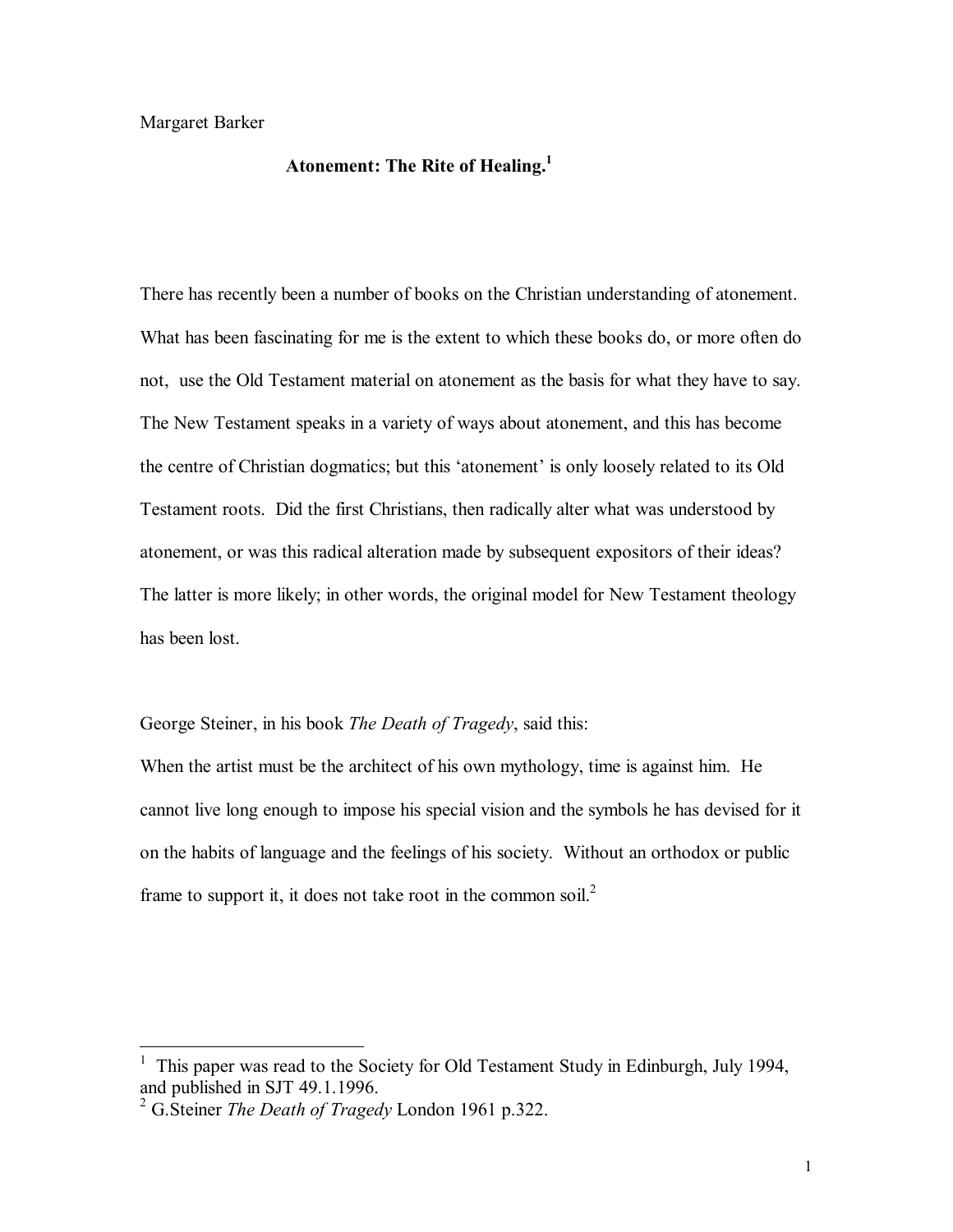The death of Jesus was interpreted immediately in terms of atonement, even though the first Christians cannot have been, to use Steiner's phrase, 'architects of their own mythology'. That they had been just this, however, is the unacknowledged presupposition of much of the debate. We are given no explanation as to how the two goats of the Day of Atonement found their fulfilment in events which were interpreted as the Lord himself coming to his people as their Redeemer and the renewer of the creation.

In his book *The Christian Understanding of Atonement*, Dillistone made this observation: 'From the New Testament there come hints, suggestions, even daring affirmations of a comprehensive cosmic reconciliation.' He doubted that this was derived from Hebrew thought, but continued: It was not until early Christian witnesses found themselves confronted by pagan systems in which a full theory of cosmic redemption played a prominent part that the effect of the work of Christ upon the cosmos at large began to receive serious consideration'.<sup>3</sup>

I have reason to believe that this 'cosmic' theory of atonement does not originate in paganism but in the Jerusalem temple. Failure to understand this cult has led to some curious distortions in reading the New Testament, even by Old Testament scholars. Thus B.S.Childs in his volume on Exodus, could say of the tabernacle: '(the letter to the ) Hebrews offers a major reinterpretation of the Levitical system in the Christian gospel'. But does it? Elsewhere he seems not to recognise the importance of atonement; in his

 3 F.W.Dillistone *The Christian Understanding of Atonement* Welwyn 1968 p.47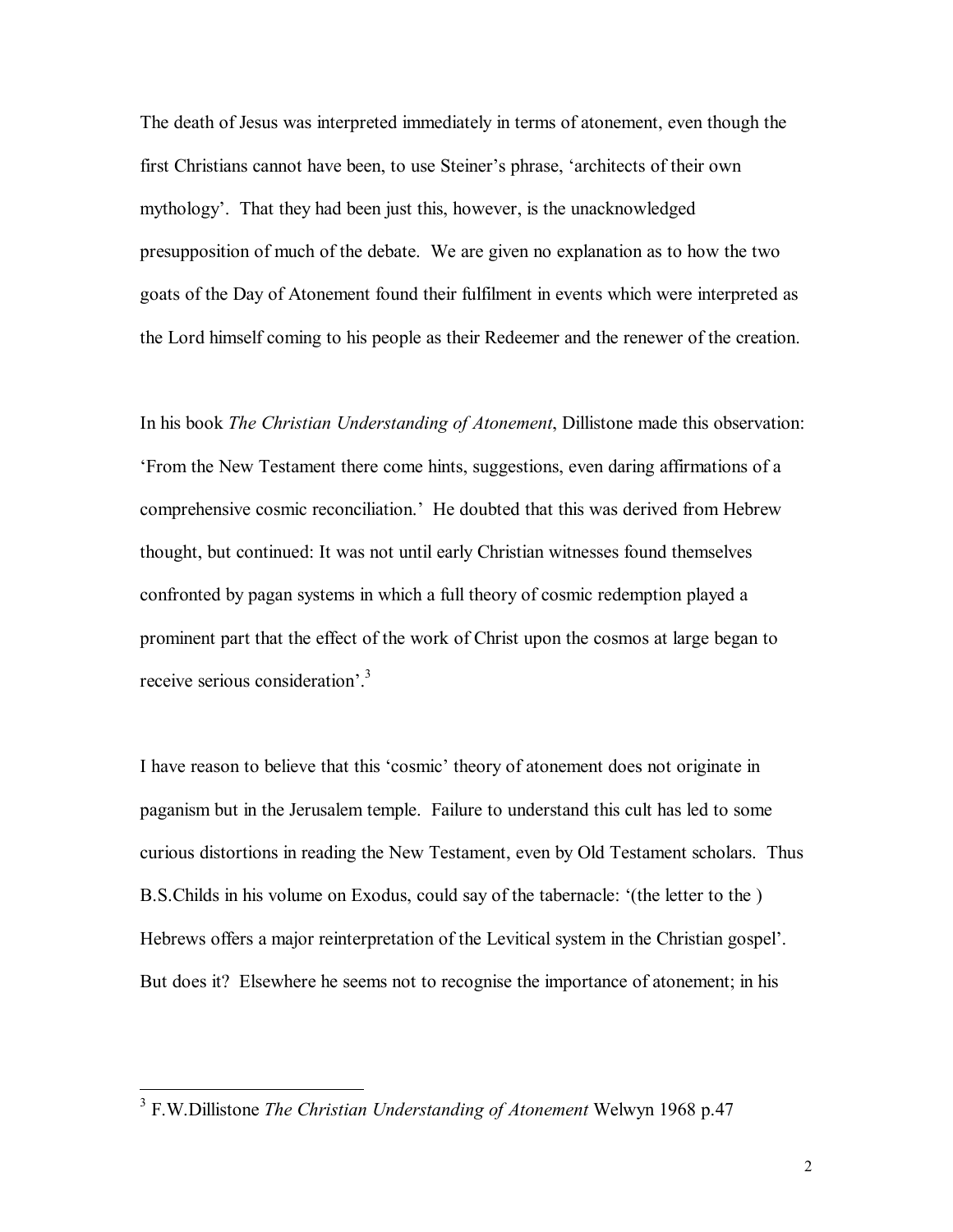new book *Biblical Theology of the Old and New Testaments,* a work of over five hundred pages, only four deal with atonement in the Old Testament.<sup>4</sup>

I want to suggest in this paper that there was no influx of paganism into the concept of atonement as that was expressed and assumed in the New Testament, and no major reinterpretation. *What was assumed by the New testament writers was a traditional understanding of the temple rituals and myths of atonement*. When the rituals had ceased and the myths were no longer recognised for what they really were, the key to understanding the imagery of atonement was lost. It is recognised that certain concepts in the New testament such as covenant, righteousness, justification and grace must have been related to the central theme of atonement, but the overall pattern, it seems, has been lost.

Atonement translates the Hebrew *kpr,* but the meaning of *kpr* in a ritual context is not known. Investigations have uncovered only what actions were used in the rites of atonement, not what that action was believed to effect. The possibilities for its meaning are 'cover' or 'smear' or 'wipe'<sup>5</sup>, but these reveal no more than the exact meaning of 'breaking bread' reveals about the Christian Eucharist. What these actions were believed to effect in ritual have to be deduced by other means. To understand atonement we have to understand what the faith community believed was happening when the priests smeared and sprinkled blood, and when the high priest took blood into the holy of holies

<sup>4</sup> B.S.Childs *Exodus* London 1974.p.551; *Biblical Theology of the Old and New Testament* London SCM 1992

<sup>5</sup> See J.Milgrom *Leviticus 1-17* New York 1991 pp.1079-84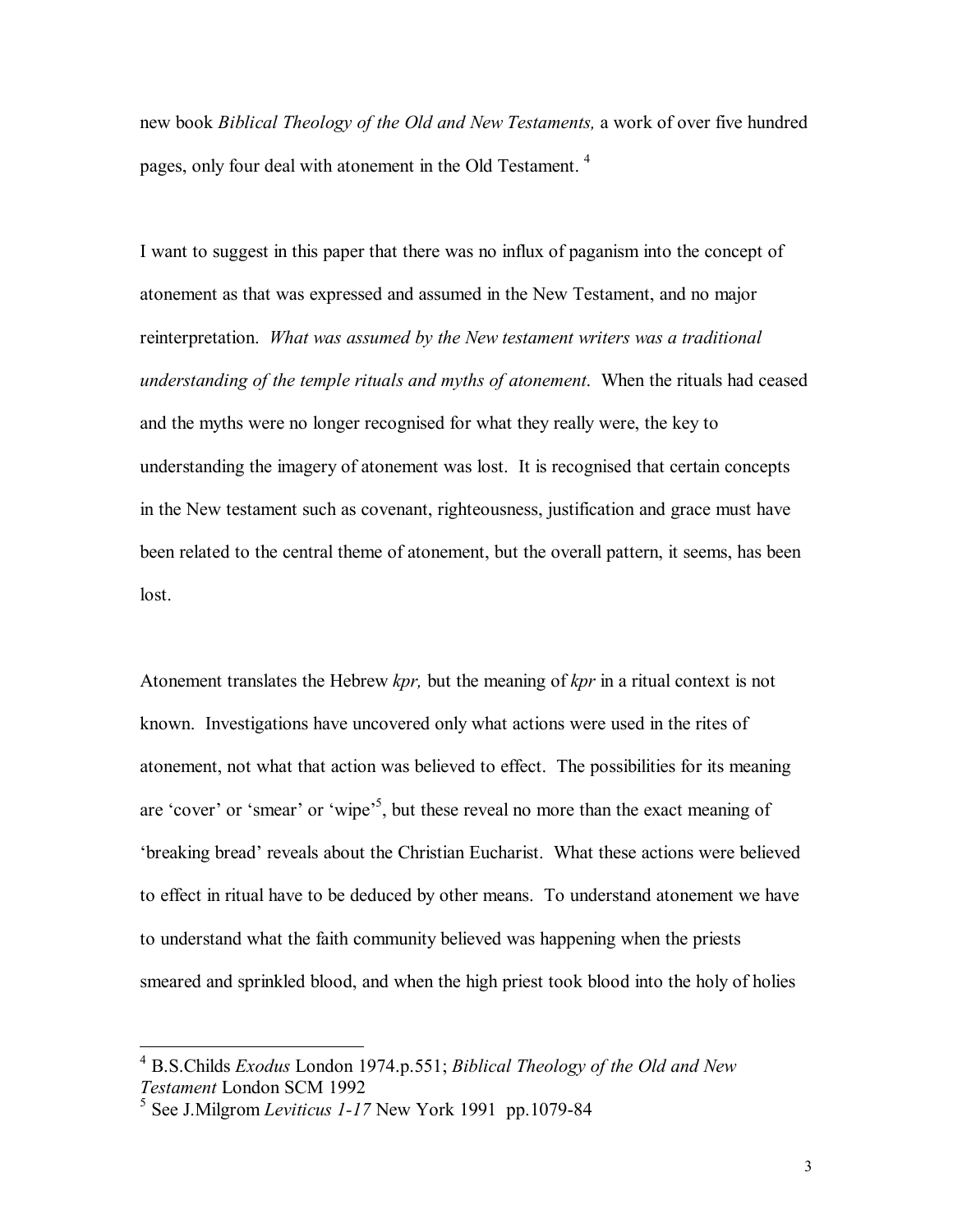on the Day of Atonement and then brought it out again to smear and sprinkle around the holy places.

First, the rite of the Day of Atonement was ancient. Under the influence of T.K.Cheyne<sup>6</sup>, it was fashionable for a long time to say that the Day of Atonement rituals were a late insertion into the Levitical legislation. He asserted, as one did in those days, that such a ritual showed the low spiritual state to which the Jews had sunk in the inter-testamental period! Opinion has shifted; the rite is now thought to be of ancient origin. Furthermore, according to the Jewish Encyclopaedia, it was ' the keystone of the sacrificial system of post-exilic Judaism'. In other words, it could be the link between the pre- and post-exilic cults, and the extent of our ignorance about the Day of Atonement is the extent of our ignorance about Israel's religion<sup>7</sup> Much that is said or not said on this subject reveals unacknowledged presuppositions (e.g. that atonement counted for less than one percent of Israel's theology!), but when these are challenged, interesting possibilities emerge.

What, for example, is the significance of Azazel, a name which appears in many forms? I quote again from the Jewish Encyclopaedia: 'Azazel enjoys the distinction of being the most mysterious extra-human character in sacred literature<sup>3</sup>.<sup>8</sup> The best clue to his identity

<sup>6</sup> T.K.Cheyne *Jewish Religious Life after the Exile* 1898 pp.75-76

<sup>7</sup> Milgrom, op.cit.n.5 pp.3-12; c.f. W.R.Smith, *Lectures on the Religion of the Semites*, 3rd edn. London 1927 p.216: The worship of the second temple was an antiquarian resuscitation of forms which had lost their intimate connection with the national life and therefore had lost the greater part of their original significance.'

<sup>&</sup>lt;sup>8</sup> Entries in Jewish Encyclopaedia for 'Day of Atonement' p 286 and Azazel p.365; c.f. 3 Enoch 4.6. The name Azazel appears in many forms but the sheer number of these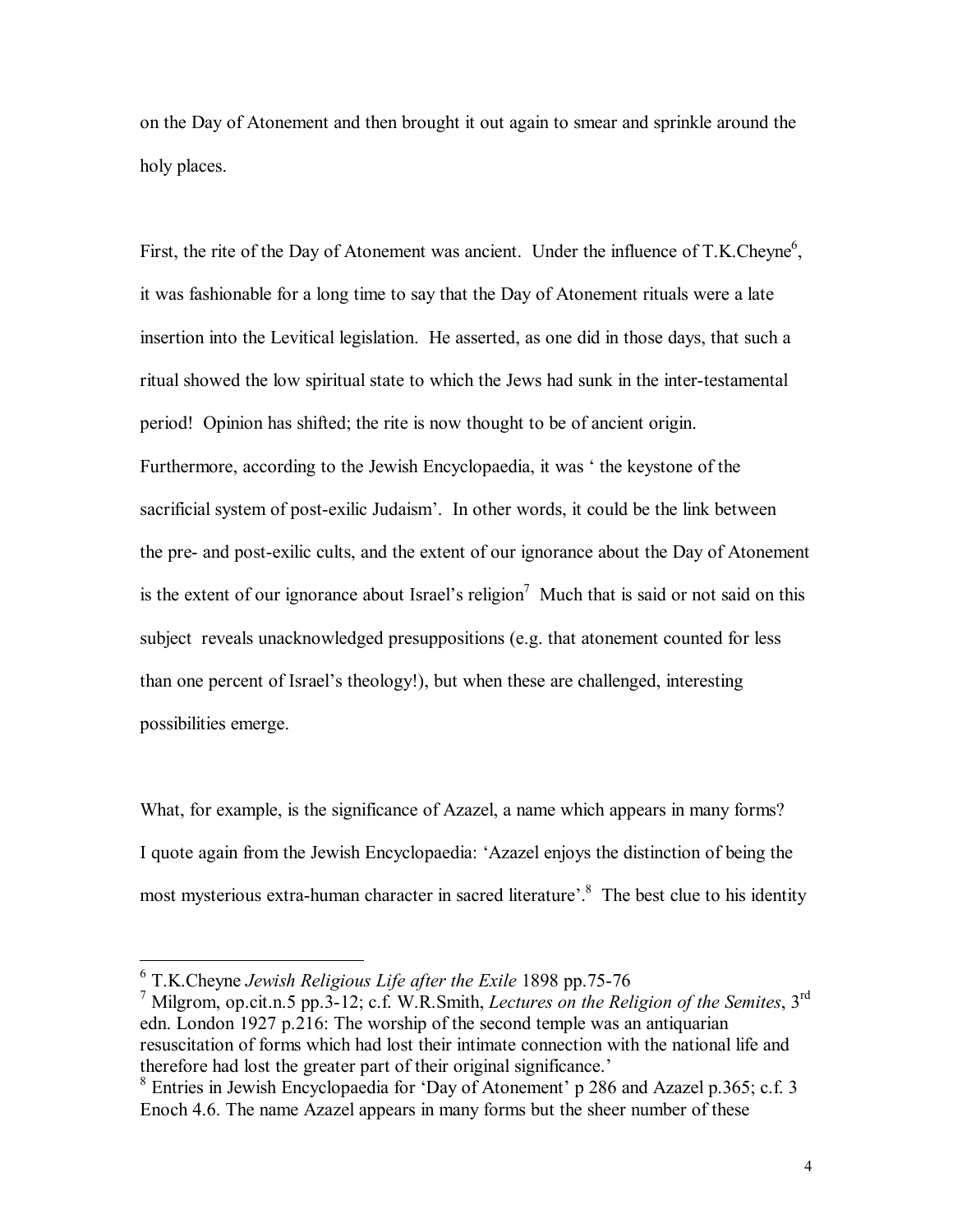comes from the Talmud; the context is a discussion of Azazel, which by that time was generally assumed to refer to the rocky place to which the goat was sent. 'Our rabbis taught: Azazel… it should be hard and rough… Another taught: Azazel the hardest of the mountains, thus also does it say: And the mighty *(`ele*) of the land he took away.' Only one of the rabbis had a different view; he said that Azazel was a fallen angel aand not the name of place: 'The school of R. Ishmael taught: Azazel because it obtains atonement for the affair of Uza and Aza`el (b.Yoma 67b),

The affair of Asael and its consequences is the major theme of 1 Enoch; how these fallen angels *came to be associated* with the Day of Atonement has been variously explained. Note the assumption; they cannot have been part of the original but must have been added. Hanson and Nickelsburg aired this issue in the JBL in 1977. There are two names of the leader of the fallen angels in 1 Enoch: Asael and Semihazah, and two versions of what happened. Hanson suggested that the Asael material in 1 Enoch had been joined to the Semihazah story by stages: the judgement of Semihazah was amplified by atonement motifs from Leviticus 16 because the Azazel of Leviticus and the Asael of 1 Enoch had similar names. Nickelsburg disagreed and thought the Semihazah material had been amplified by the Prometheus myth. I shall return to his observations at a later stage. $9$ 

suggests that they are all versions of the same name. The name in Leviticus is  $z'z'z'$ ; in b. Yoma 67b 'z'zl and 'z'l; in  $4QEn<sup>c</sup>$  it is 's'l; in the Greek Gizeh text it is Aseal; Syncellus has Azalzel; the Ethiopic Enoch has Asael at 6.7 but Azazel in the Similitudes at 69.2; 4QEnGiants has *'z`[z]l,* the same form as Leviticus, whereas 4Q 180 has *'zz`l*. <sup>9</sup> P. Hanson 'Rebellion in Heaven. Azazel and Euhemeristic Heroes in 1 Enoch 6-11' and G.W.E.Nickelsburg 'Apocalyptic and Myth in 1 Enoch 6-11' both in JBL 96 (1977). The origin of both Azazel and Semihazah could be the same. Cheyne ZAW xv 1895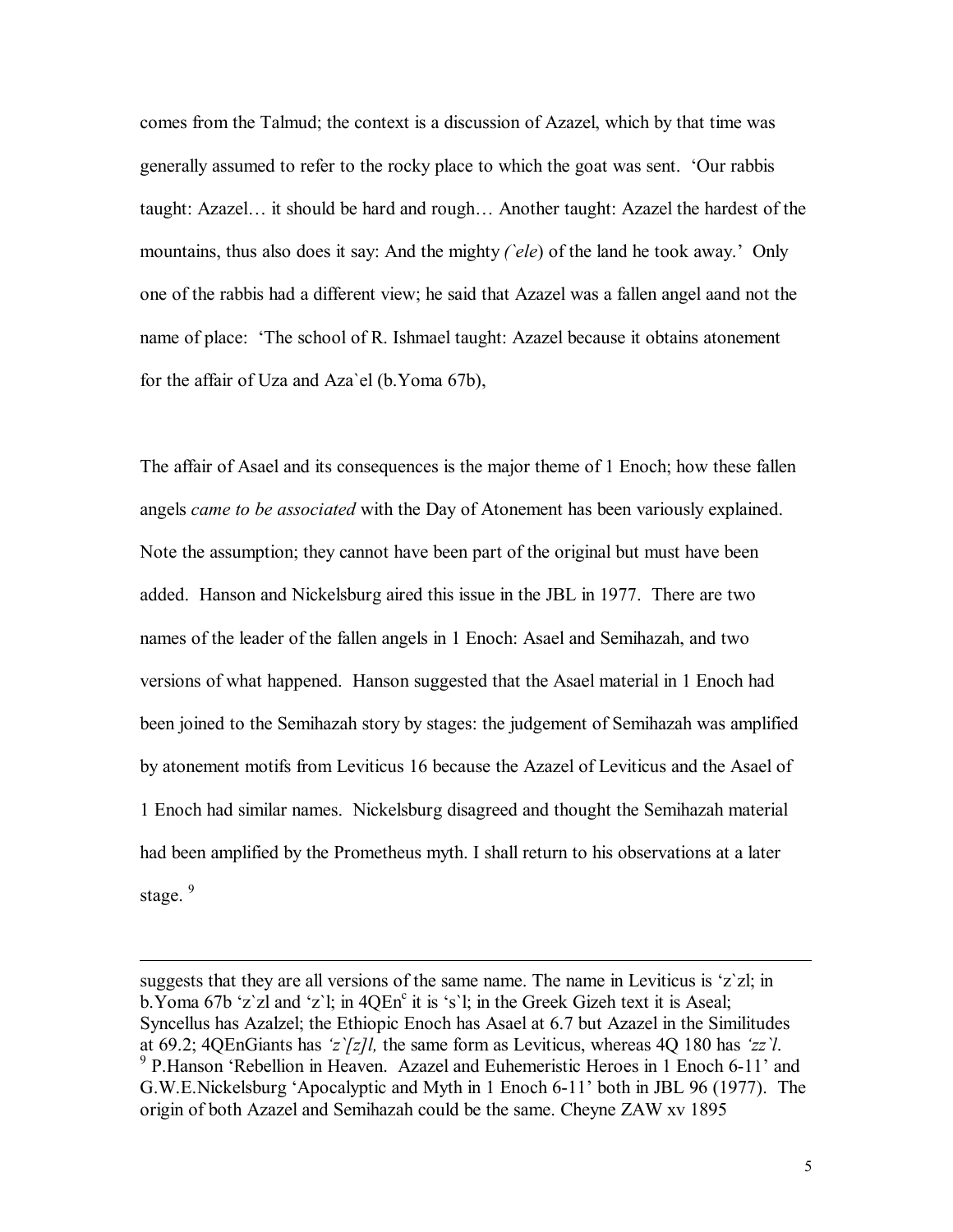In the Enochic account of the fallen angels, the Great Holy One comes forth from his dwelling place to bring the Judgement (1 En.1). This is very similar to temple traditions such as Micah 1.3: The Lord is coming forth out of his place, and will come down and tread upon the high places of the earth'; or Deuteronomy 33.2 where the Lord 'dawns' with ten thousand of his holy ones and becomes King; or Psalm 73 where the judgement of the wicked is perceived in the sanctuary. In the Enochic tradition, the sin of the fallen angels results in the breaking of the 'cosmic' covenant and the corruption of the earth. It is perhaps significant that the rabbi who linked Azazel to the fallen angels was Ishmael, the rabbi credited with knowledge of secret temple traditions which surfaced in the Merkavah texts.<sup>10</sup> It is not impossible that the banishing of Azazel in the atonement ritual came from the same stratum of temple tradition as did the Merkavah texts, namely that which had kept touch with the traditions from the time of the monarchy. The fallen angels would then have been associated with the Day of Atonement from the beginning. Second we must note how the rite of atonement functioned in the Pentateuch. The action of *kpr* protected against the plague of divine wrath, an outbreak of destruction, an outbreak of destruction which signalled the breakdown of the created order. Thus the Levites were installed to *kpr* in case anyone should come too near the sanctuary and thus risk plague (Num.8.19). After the revolt of Korah, those who continued to support the rebels were threatened with wrath from the Lord. A plague began but was stopped by Aaron with his incense. He stood physically between the dead and the living, and the plague was stopped (Num.16.47 English numbering). The best known example is that of

suggested that Azazel was *'zz `l,* the mighty god, and R.H.Charles, *The Book of Enoch* Oxford 1912 p.16 suggested that Semihazah was *sm 'zz* the mighty name.

<sup>&</sup>lt;sup>10</sup> The title of 3 Enoch is 'The Book of Enoch by Rabbi Ishmael the High Priest'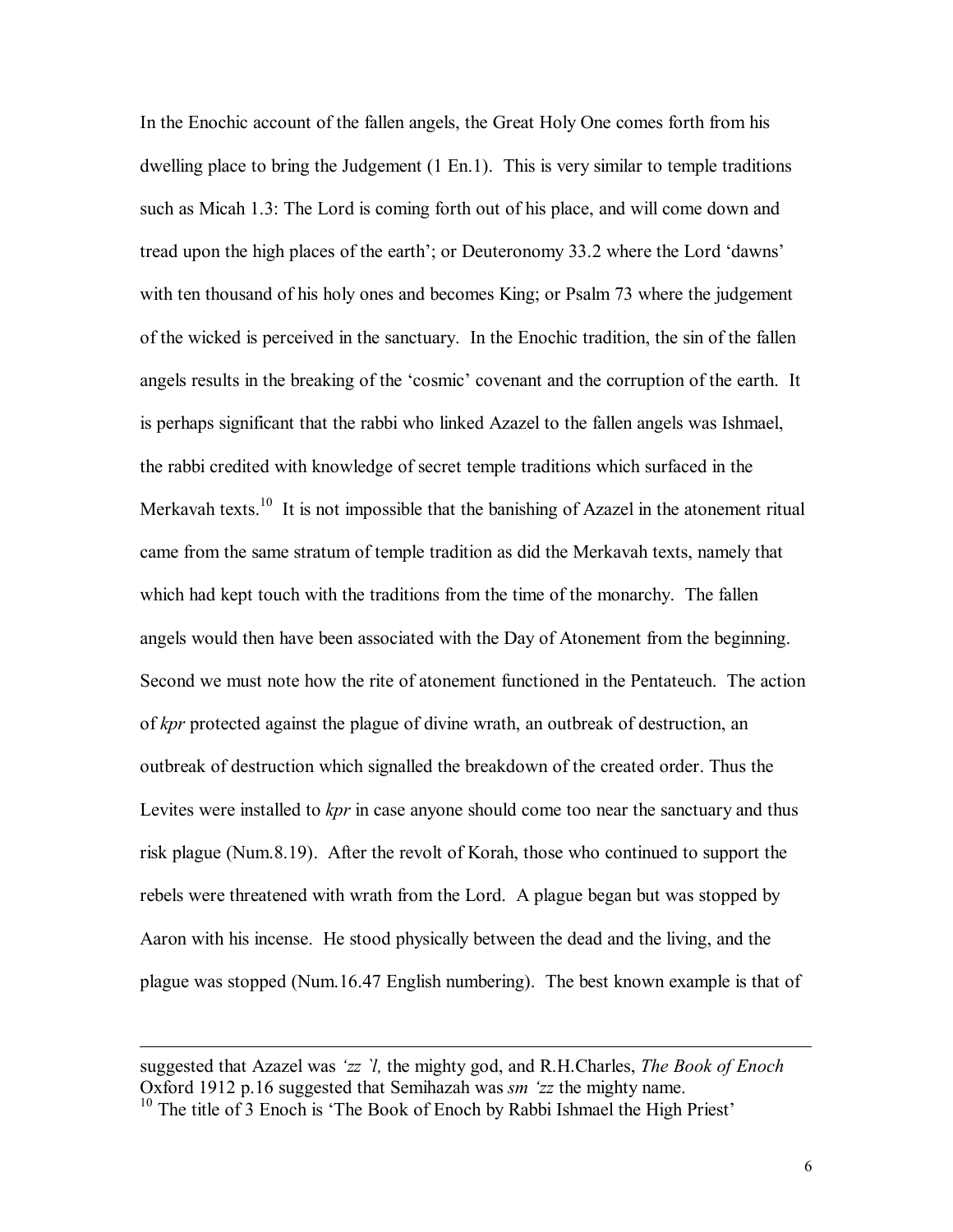Phineas, who killed the apostate Israelite and his Midianite wife (Num.25.10-13). He made 'atonement'. As a result, he was given the covenant of priesthood, the covenant of peace. The significant point here, apart from atonement stopping the plague again, is that atonement was the ritual associated with covenant; here the covenant of peace, the covenant of the priesthood of eternity, elsewhere called the covenant of eternity or, more recently, the Cosmic Covenant<sup>11</sup>. Now covenant is the first of the concepts associated with atonement in the New Testament. The covenant in question must have been this priestly covenant, the eternal covenant.

The eternal covenant was the system of bonds which established and maintained the creation, ordering and binding the forces of chaos. There are several places in the Old Testament where this older view of the creation is implied at e.g. Job 38.8-10: 'Who shut in the sea with doors and prescribed bounds for it?'; or Jeremiah 5.22: 'I placed the sand as a boundary for the sea, the eternal rule which it may not transgress'; or Psalm 104.9: 'You set a boundary that (the waters) should not pass, so that they might not again cover the earth'.<sup>12</sup> The eternal covenant is more prominent in the non-canonical texts such as 1 Enoch, which describes how this covenant was broken and then restored. The restoration of the covenant is described in terms we recognise as the Day of the Lord, the Judgement, as we shall see later. When the statutes and laws of the eternal covenant were broken, the fabric of the creation began to collapse and chaos set in. Total disregard for the statutes resulted in the return to chaos described in e.g. Isaiah 24.5: 'The earth lies

<sup>&</sup>lt;sup>11</sup> R.Murray *The Cosmic Covenant* London 1992. The most graphic account of atonement in the second temple period is Wisdom18.20-25: the high priest held back the wrath and prevented it reaching the living.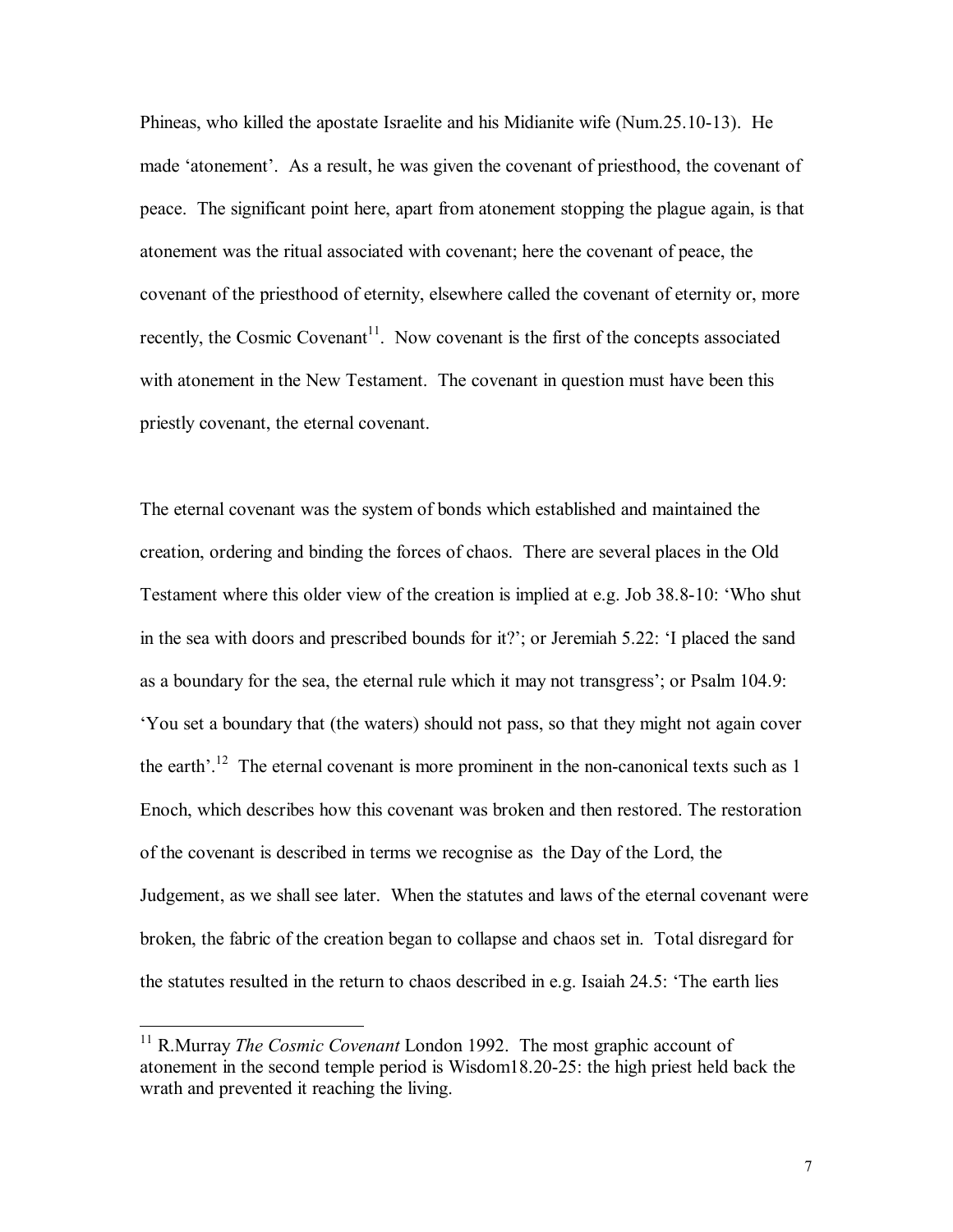polluted under its inhabitants for they have transgressed the laws, violated the statutes and broken the everlasting covenant.' Or Jeremiah 4.23: 'I looked to the earth and lo it was waste and void; and to the heavens and they had no light'. Jeremiah sees the world returned to its pre-creation state. When the covenant was restored, the creation was renewed and returned to its original condition of salom and sedaqah/dikkaiosune<sup>13</sup>, the second of the concepts associated with atonement in the New Testament.

I should like to quote here from an article by Mary Douglas published earlier this year in Jewish Studies Quarterly:

Terms derived from cleansing, washing and purging have imported into biblical scholarship distractions which have occluded Leviticus' own very specific and clear description of atonement. According to the illustrative cases from Leviticus, to atone means to cover or recover, cover again, to repair a hole, cure a sickness, mend a rift, make good a torn or broken covering. As a noun, what is translated atonement, expiation or purgation means integument made good; conversely, the examples in the book indicate that defilement means integument torn. Atonement does not mean covering a sin so as to hide it from the sight of God; it means making good an outer layer which has rotted or been pierced.<sup>14</sup>

This sounds very like the cosmic covenant with its system of bonds maintaining the created order, broken by sin and repaired by 'atonement'.

 $12$  Also Jer.3.20ff.

<sup>13</sup> Ps.72; Isa.11.1-9; 32.1-20.

<sup>&</sup>lt;sup>14</sup> M.Douglas 'Atonement in Leviticus' JSQ 1(1993-94) p.117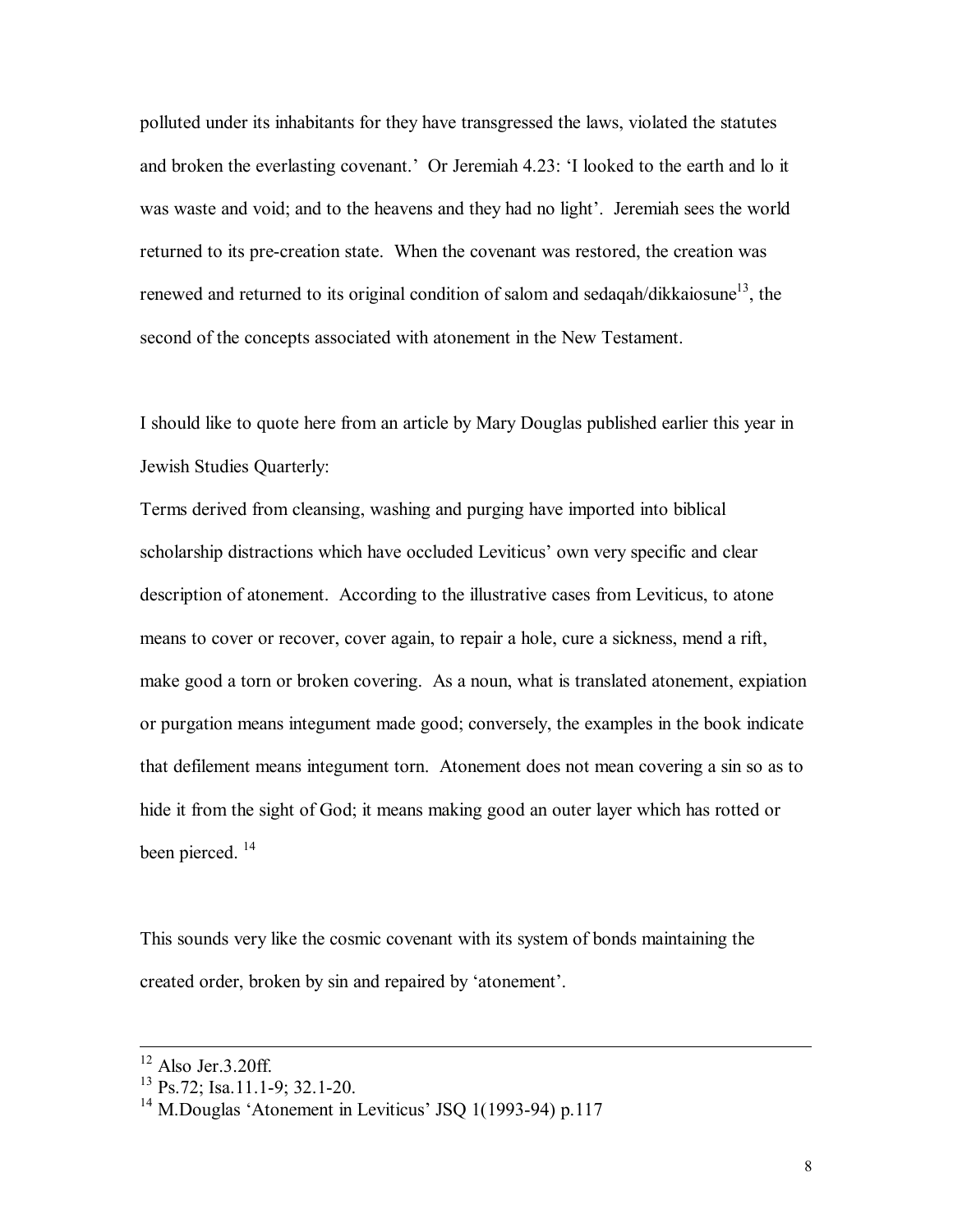Third, we must consider the temple, the place where atonement was effected. The temple was the meeting place of heaven and earth, time and eternity. The holy of holies, the place of the throne of the Lord, was simultaneously heaven and earth. The Lord is in his holy temple, the Lord's throne is in heaven' (Ps.11.4) wrote the psalmist, and we must believe what he said. 'A glorious throne set on high from the beginning is the place of our sanctuary' are the words of Jeremiah (Jer.17.12). The traditions say that it was an exact replica of the service of heaven. Moses had been given the plan of the tabernacle, not just its construction, but the details for the vestments, the incense, the oils, the priesthood and the sacrifices (Exod.25-30). Or David had given Solomon a comprehensive plan of the temple which he had received from the Lord (1 Chron.28.11- 19 c.f. 11QT) the furnishings of the temple were those of heaven; Solomon sat on the throne of the Lord (1Chron.29.23). That is what the Chronicler wrote and presumably that is what he and the Jerusalem temple personnel of his time believed. Such a belief can be deduced from the Qumran texts such as the *Songs of the Sabbath Sacrifice* or the *Blessings*: ' May you be as an angel of the presence in the abode of holiness to the glory of the God of [hosts]' (1QSb 4).

The implication of this belief must be that what was performed in the temple 'was' the service of heaven and so the rite of atonement must have had a heavenly counterpart, for want of better words. The association of atonement and covenant of creation in the texts cited above suggests that atonement rituals were creation and covenant rituals.

9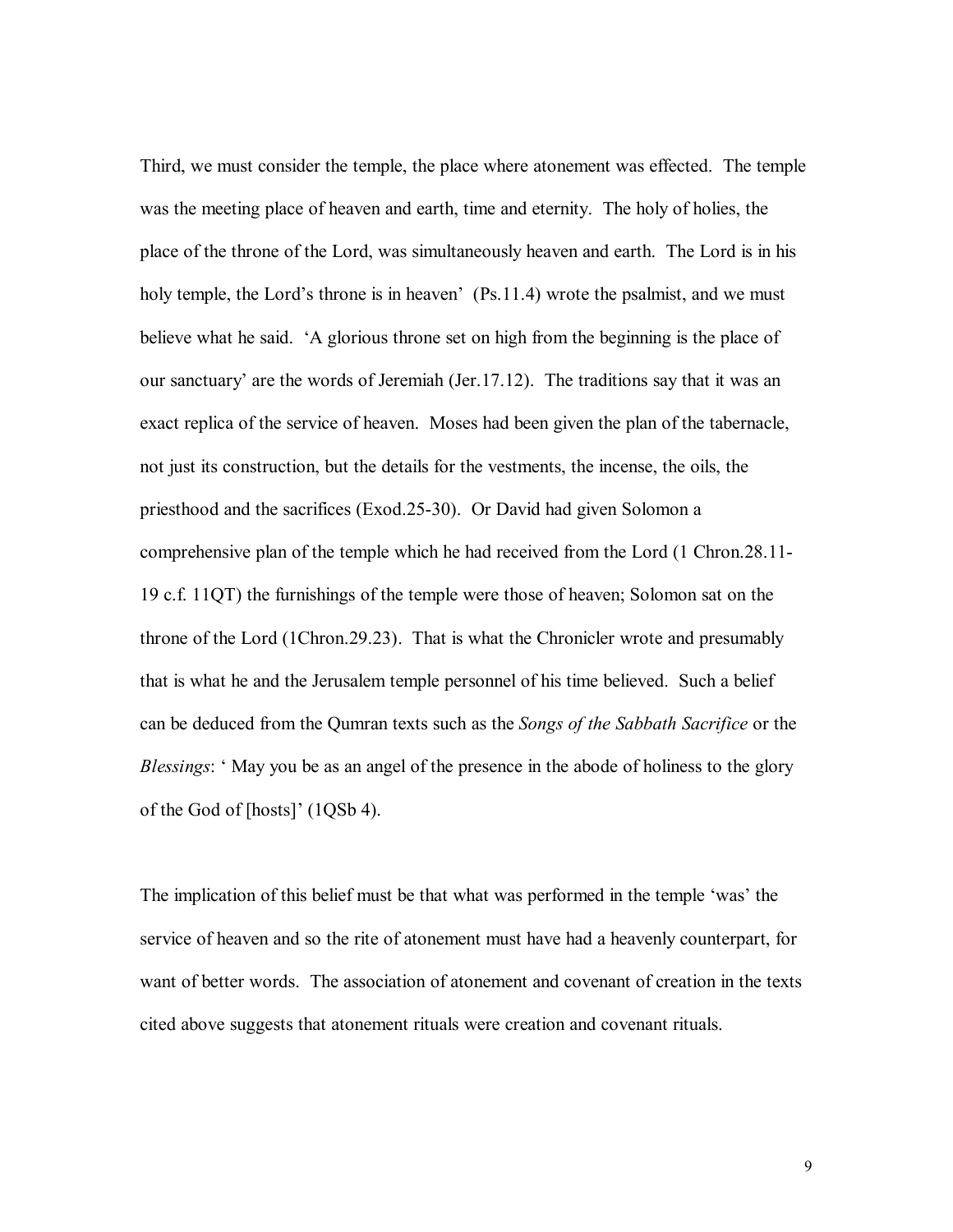Further, the role of the priests is significant. According to the Qumran texts they were angels, and there is enough evidence elsewhere to suggest that the high priest was the Lord. The tradition recorded in Deuteronomy 32.8 (using the Qumran and LXX reading rather than the MT) is that the lord was the first among the sons of El Elyon, in other words, the chief of the angels<sup>15</sup>. His counterpart, the high priest, would have been the first among the priests. Further, the high priest wore the sacred name YHWH on his forehead when he was officiating in the temple. This is obscured in the canonical texts, but is quite clear in Philo who says the high priest wore a golden plate showing a name that only the purified may speak, and 'that Name has four letters'; and in the *Letter of Aristeas* which reads 'On the front of the hallowed diadem… in holy letters on a leaf of gold (the high priest) wears the Name of God<sup>16</sup>.

That creation rituals should be performed by the Lord is hardly surprising. If the Lord had bound the creation at the beginning with the great covenant which kept the forces of chaos in their place and gave security to his people, any covenant renewal ceremony must have involved the Lord performing these acts. Atonement rituals repaired the damage to the created order caused by sin through which 'wrath' could have broken in with such disastrous consequences. Again the Jewish Encyclopaedia makes an interesting

<sup>&</sup>lt;sup>15</sup> See P.S.Skehan 'A Fragment of the Song of Moses (Deut.32) from Qumran' BASOR 136 (1954).

<sup>16</sup> Philo *Moses* II.114; *Abraham* 103; *Aristeas* 93. A literal reading of the third commandment (Exod.20.7; Deut 5.11) suggests that it applied originally to the high priest: 'You shall not bear the Name of the LORD your God for evil purposes… ' The description of the high priest Simon coming out of 'the house of the veil' is a theophany (Eccles.50.5-21).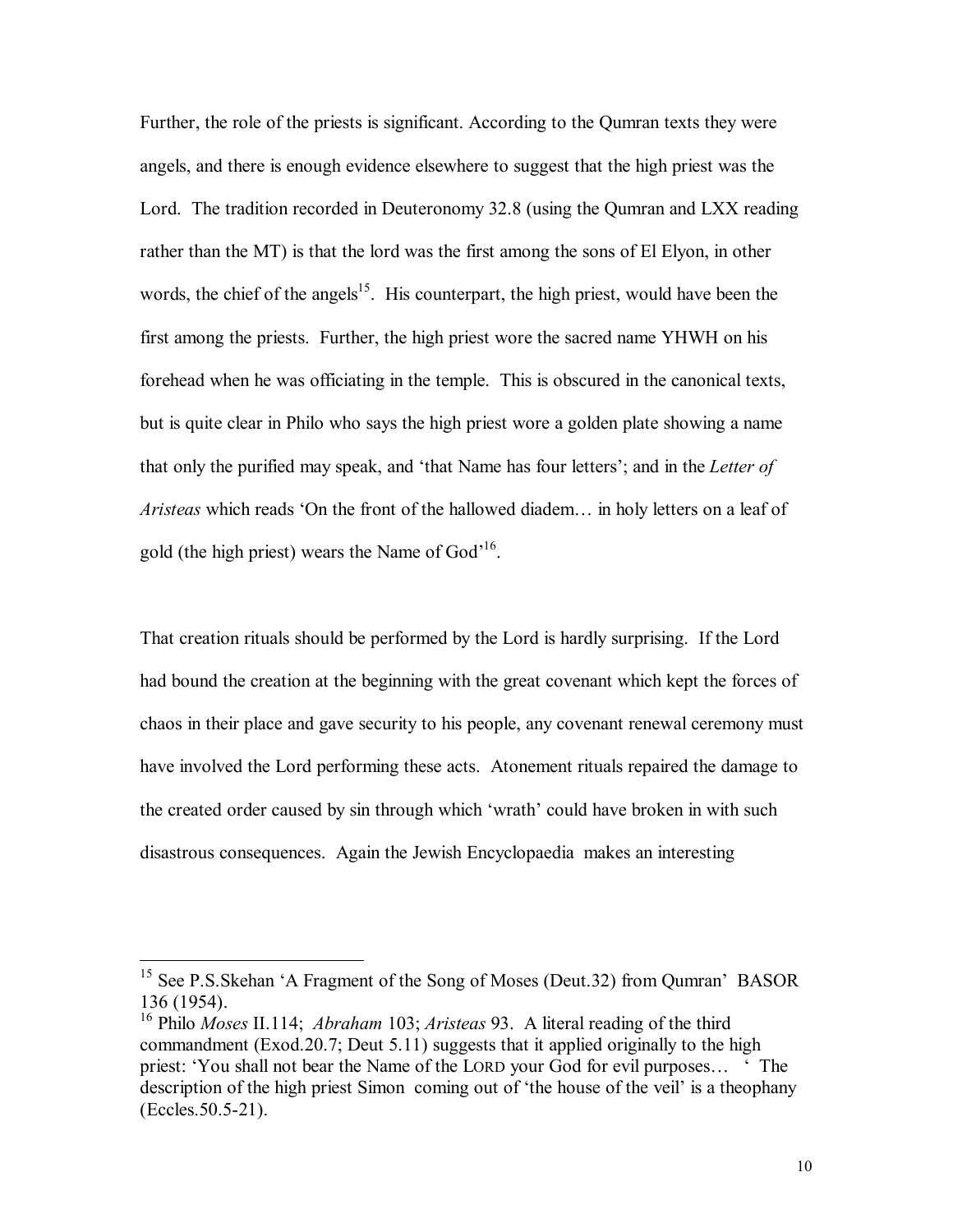observation: 'But while, according to Scripture, the high priest made atonement, *tradition transferred the atoning power to God'*<sup>17</sup> .

Fourth, we must consider the remainder of the temple. The  $d^e\text{bir}$ , the holy of holies, was the place of the Lord's throne, but the *hekal,* the great hall of the temple, was the Garden of Eden. The decorations of the temple were those of Eden (trees, pomegranates, lilies, cherubim), the seven branched lamp was described in later tradition as the tree of life, a bronze serpent was removed from the temple by Hezekiah, and Ezekiel saw the river of life flowing from the temple<sup>18</sup>. Just as the  $d^e$ *bir* represented heaven (represented is a concession to our way of thinking), so the *hekal* represented the completed creation. This again suggests that the rituals of the temple were creation rituals.

Fifth, we note that in temple atonement symbolism, blood was life. Texts which deal with cultic matters are notoriously difficult to translate; the RSV gives Leviticus 17.11 as: 'For the life of the flesh is in the blood; and I have given it for you upon the altar to make atonement for your souls; for it is the blood that makes atonement by reason of the life'. The life of the flesh is in the blood, and that blood on the altar serves to *kpr 'al* the lives of the people.

We come now to the sixth and last preliminary observation. When the action *kpr* was performed, the object was a place or a thing not a person. Often there was an impersonal

 $17$  My emphases

<sup>18</sup> 1Kgs 6.14-36; Exod.25.31-37; Philo *Questions on Genesis* 1.10; 2Kgs 18.4; Ezek.47.1-12. Also my book *The Gate of Heaven* London SPCK 1991 pp. 90-95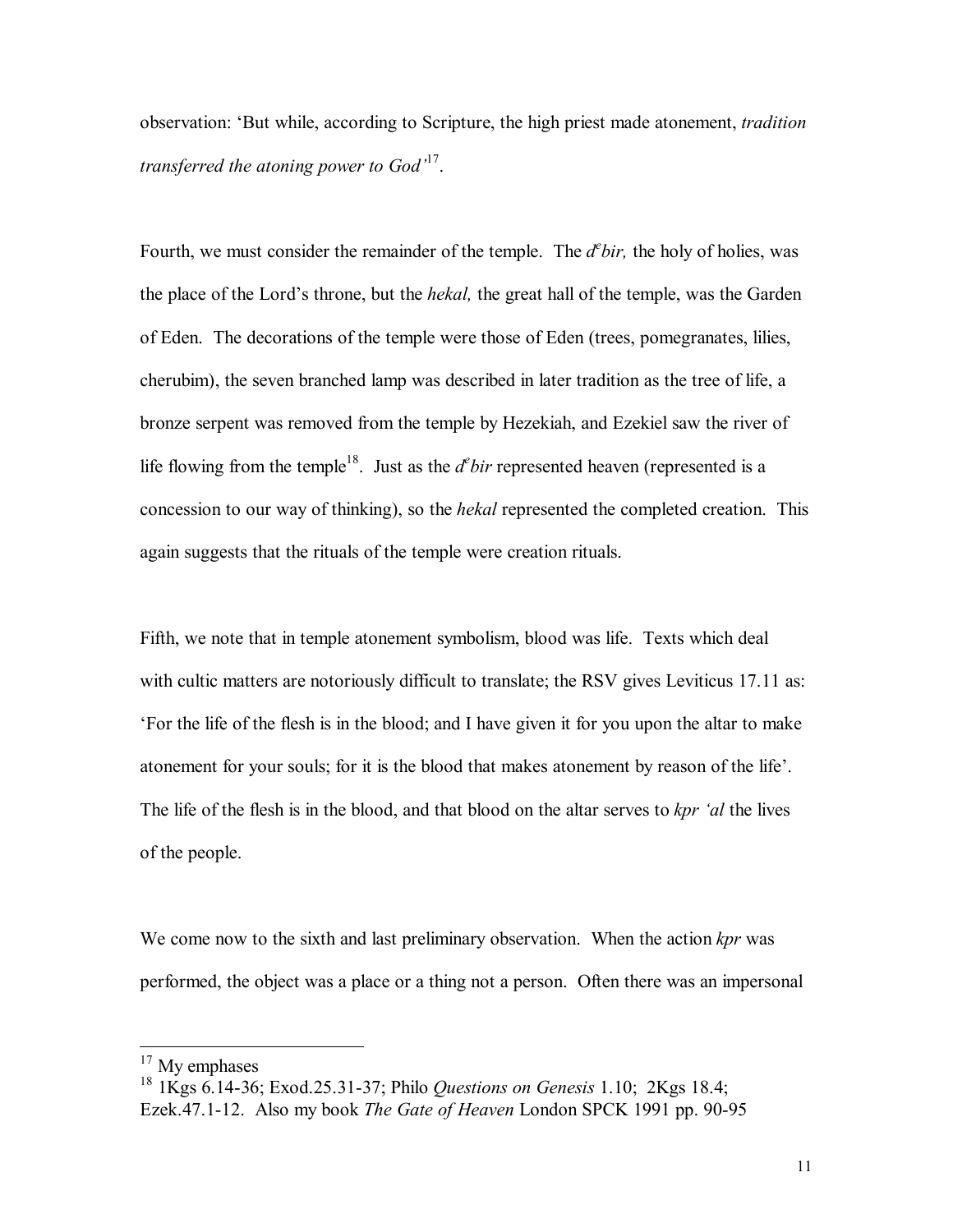form: 'It shall be *kpr* for you'. On the Day of Atonement according to Leviticus 16, the high priest sprinkled the blood on the *kapporet* ('the mercy seat') and in front of it, to *kpr 'al* the holy of holies, then he performed a similar ritual for the tent of meeting and then again for the altar. In the Mishnah these actions are prescribed for the holy of holies, the curtain, the incense altar in the temple, and the altar of sacrifce outside. Places were sprinkled to cleanse, consecrate and *kpr* them from all the uncleannesses of the people (m.Yoma 5.4-5). The Jewish Encyclopaedia again: 'In the prophetic language, however, the original idea of the atonement offering had become lost, and instead of the offended person (God) *the offence or guilt became the object of atonement*<sup>19</sup>. The assumption here is that the prophets altered the original meaning of atonement. Milgrom says something similar $20$ :

'Outside the cult kipper undergoes a vast change which is immediately apparent from its new grammar and syntax. Whereas in rituals the subject of *kipper* is usually a priest and the direct object is a contaminated thing, in non-ritual literature, the subject is usually the deity and the direct object is sin (Isa. 6.7; Jer.18.23; Ezek.16.63; Pss 65.4; 78.38; 79.9)'. Actually this represents no rupture. This is very important; the ritual texts describe the actions done by the priests, whilst the non-ritual texts give the meaning of those actions. A priest smearing blood in the temple 'was' God removing  $sin<sup>21</sup>$ 

<sup>&</sup>lt;sup>19</sup> My emphases

<sup>20</sup> Milgrom op.cit n.5 p.1083

<sup>21</sup> C.f. W.R.Smith *The Old Testament and the Jewish Church* London and Edinburgh 1892 p.381 'The most important point (about *kpr*) is that except in the Priests' Code, it is God not the priest who (atones)… '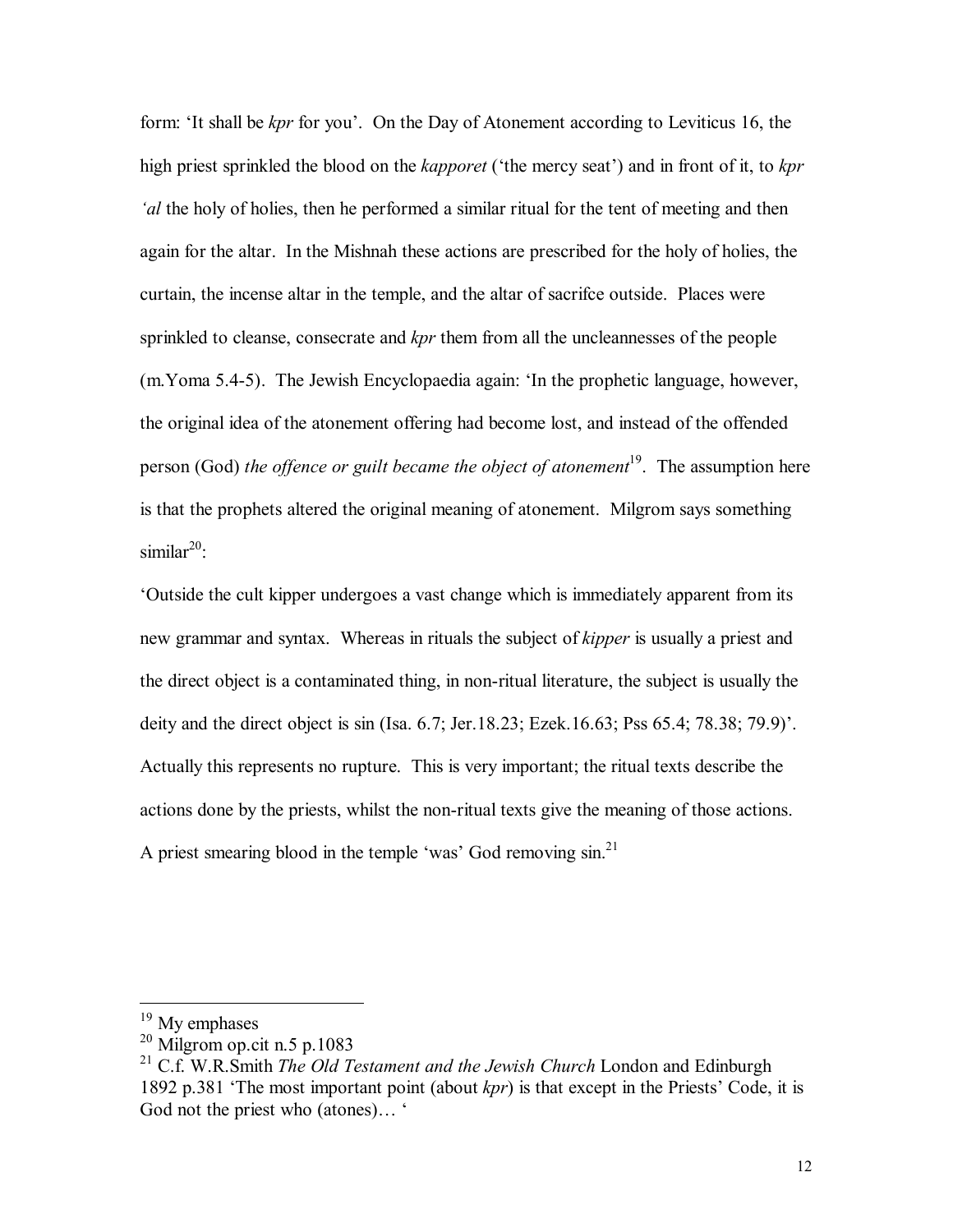These six are the bases for any investigation of atonement: first, that it could be illuminated by the Enoch texts; second, that atonement was associated with the eternal covenant; third, that the temple service was the service of heaven; fourth, that the temple represented the entire system of heaven and earth; fifth that blood was life; and sixth, that it was places with the temple complex that were 'repaired' to remove the effects of sin.

The result of *kpr* was that the 'iniquity' was \*\*\* and here there is another problem with the meaning of the Hebrew word. The literal meaning of *nasa`* is 'bear' or 'carry' but in certain contexts it seems more appropriate to translate it by 'forgive'. There are cases when a person is said to 'bear' his own guilt when he has deliberately broken a law (e.g.Lev.19.8). The priests are said to 'bear' the guilt of the sinner after they have performed the atonement ritual for inadvertent offences (e.g.Lev.10.17), and yet the Lord, with the same verb, is said to 'forgive'. 'Who', asked Micah, 'is a God like you bearing i.e. forgiving sin?' (Mic.7.18) Job asked (again, reading literally): Why do you not bear my transgression and cause my guilt to pass away? (Job 7.21) There are many examples. What emerges is that 'carrying' iniquity was the role of the priests, of the Lord and of the scapegoat. If the temple rituals were the rituals of heaven and the Lord was part of the rituals, it is unlikely that a distinction would have been made between the role of the lord 'forgiving' and the high priest 'bearing' the iniquities. We then have to ask what aspect of the ritual could have depicted this 'bearing' of sins, and the obvious answer is the scapegoat.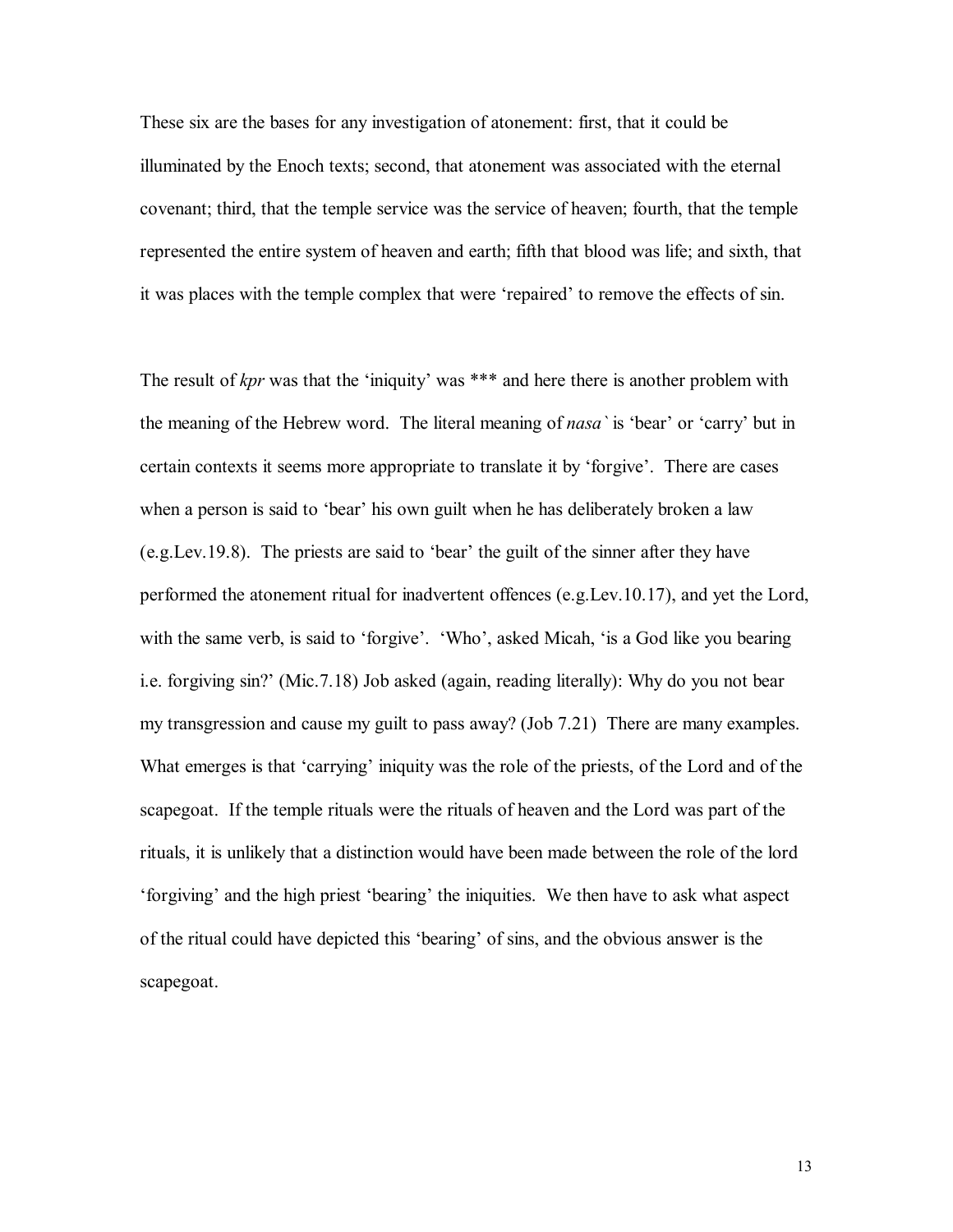The priests were enabled to 'bear' the guilt in two ways: ordinary priests ate the flesh of the sin offering whose blood had been used for *kpr*. They were then said to 'bear' the iniquity (Lev.10.17). The implication is that by eating the flesh of the victim the priests absorbed the impurity and made it possible for the offender to be reintegrated into the community. If the offerings were not eaten by the priests, then the people continued to bear their own guilt (Lev.22.15, but this text is obscure). The high priest himself 'bears' the iniquity of gifts consecrated to the Lord and thus they become acceptable (Exod.28.38), but to do so, the high priest has to wear the on his forehead the sacred Name. This seems to suggest that when the high priest functioned as the Lord, he absorbed the impurities of others. This understanding of atonement is well illustrated by Ps.32.1, which, whilst not using *kpr*, says exactly what was done in that ritual. Again, rendering literally: 'Blessed is the man borne in respect of his transgressions and covered in respect of his sin'. This is quoted in Romans 4.7-8. Is it possible, then, that underlying the metaphorical use of *nasa`* there lies the memory of an older ritual when the Lord (or his representative, the high priest) literally bore away the guilt, sin, and transgression of his people which would otherwise have laid them open to the dangers of sickness, enemies, plague and other consequences of the broken covenant?<sup>22</sup>

I return now to Mary Douglas' article: she notes that what is unusual about biblical purity laws is that they do not serve to set members of the congregation apart from one another.

<sup>22</sup> F.Brown, S.R. Driver, C.A.Briggs *Hebrew and English Lexicon* Oxford (1907) 1962 p.671 says that *nasa`* is used to mean 'forgive' in older texts and not in Deuteronomic texts.

Contra .Smith op.cit n.7, p.349: '.. the flesh is given to the priests because they minister as representatives of the sinful people…'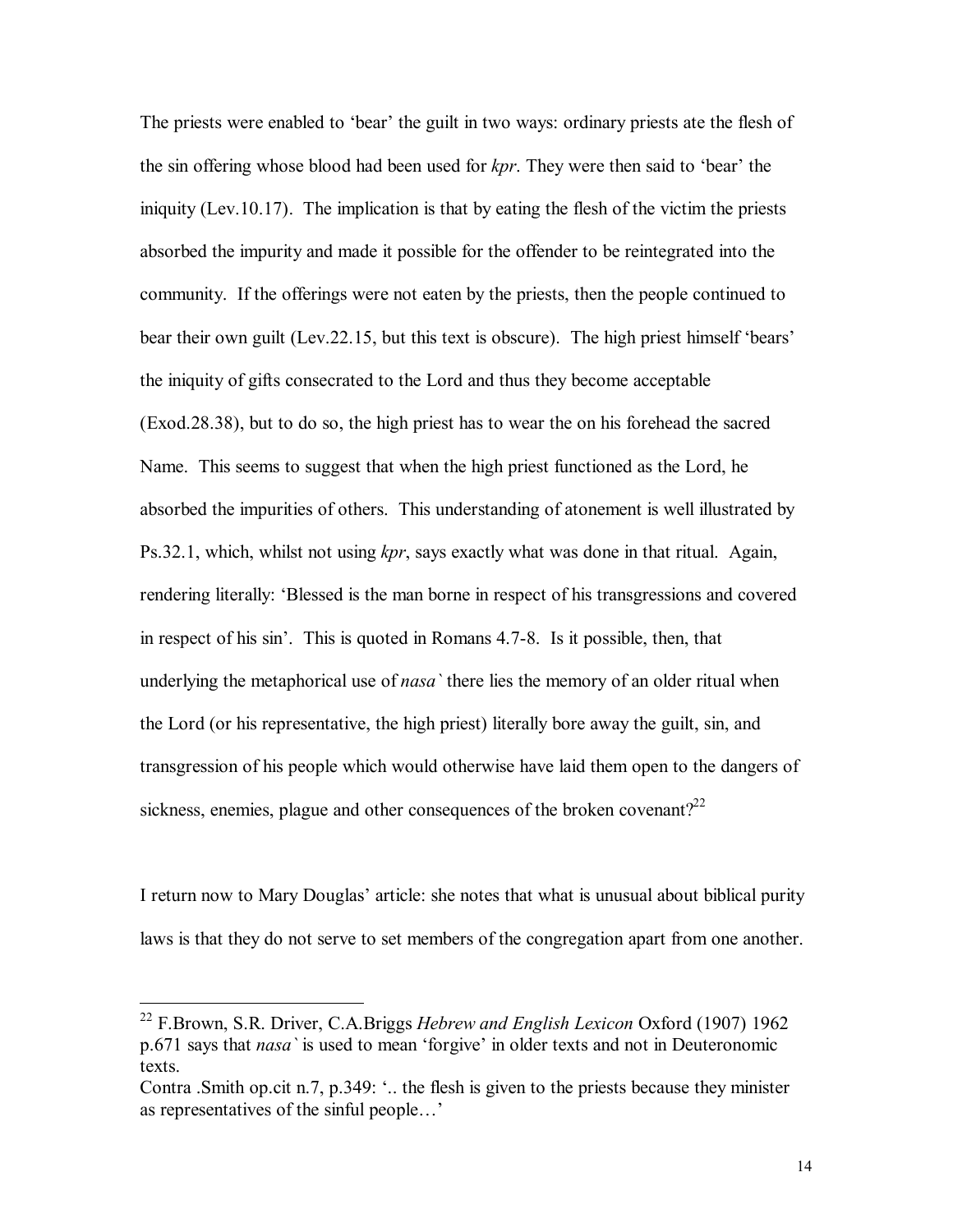The rituals are for keeping the community together. 'The more closely we look at the biblical rules of sacred contagion, the more strongly marked appears the difference between the Bible system and other systems of contagious impurity. We cannot avoid asking why the priests defined laws of purity that did not make parts of the congregation separate from or defined as higher or lower than the rest<sup> $23$ </sup> This implies that the role of the priest/the Lord was to hold hid people together; this would have been done by the priest absorbing the effects of sin and repairing the covenant bonds.

The blood ritual was performed in the temple. For some offences the ritual was performed by the priests in the outer part of the temple, but for the transgressions,  $(p<sup>e</sup>sa<sup>i</sup>im, literally rebellions)$  the high priest took the blood into the holy of holies and then brought it out again. Jacob Milgrom has compared the long distance effect of sin upon the temple to the portrait of Dorian Grey<sup>24</sup>; sins committed elsewhere had the effect of polluting the temple. Whilst I think that Milgrom is broadly correct in this comparison, there is room for refinement. If the temple represented, 'was' the creation, then when any offence was committed, the cosmic covenant was breached and the people were exposed to danger. It was not simply the case that the temple was polluted by sinners , as they themselves would not have been allowed into those parts of the temple complex which their sins had damaged. It was the land or the creation which had been polluted and the temple 'was' the creation. Thus Isaiah 24.5: 'The earth lies polluted under its inhabitants; for they have transgressed the laws, violated the statutes, broken the everlasting covenant.' The damage was restored by ritual in the temple. 'Life' i.e. blood

 $2<sup>23</sup>$  Douglas op.cit. n.14.p.114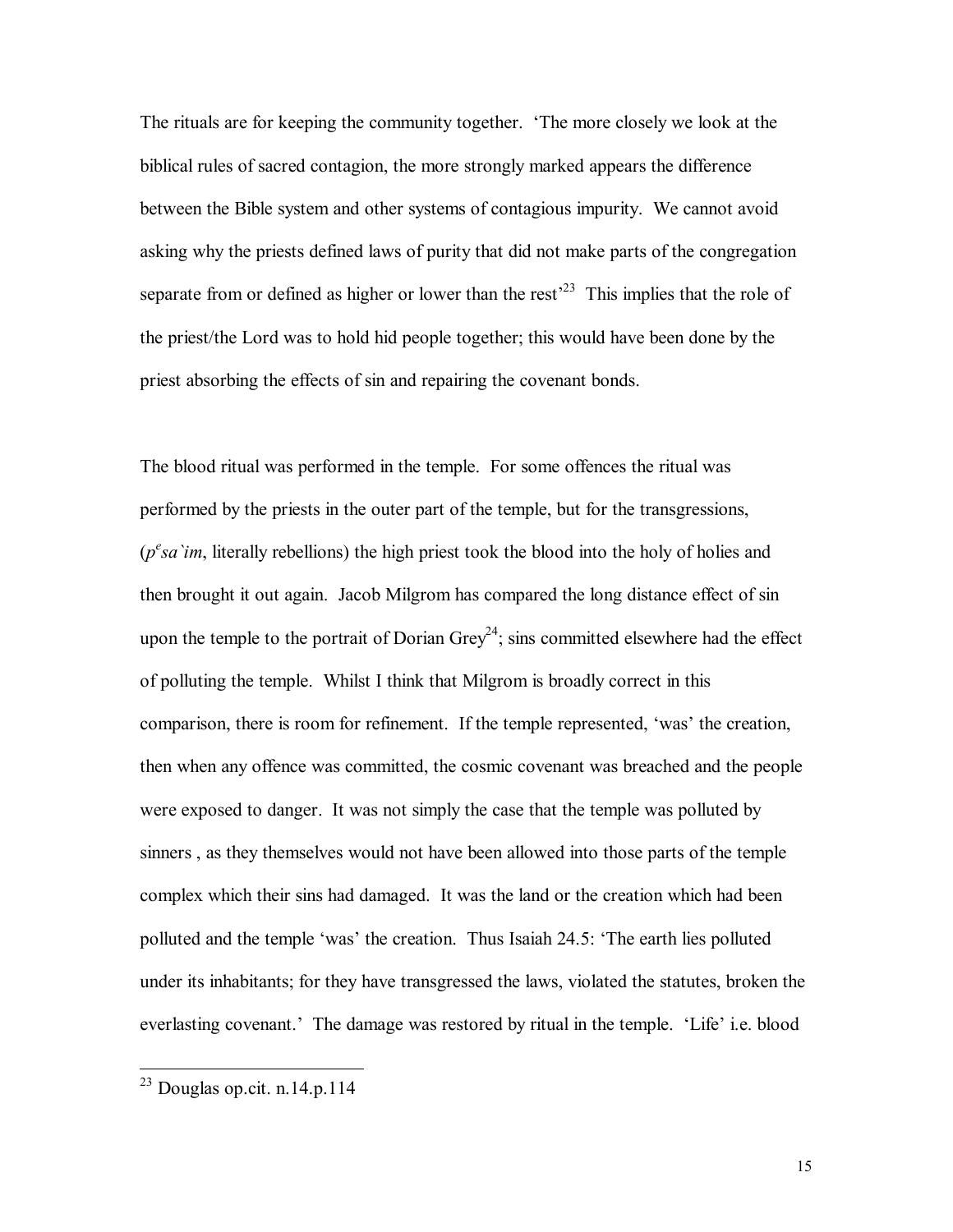was applied to the damaged parts and the impurity was absorbed, 'borne' by the priest who performed the *kpr*. It was the ritual of restoration and healing.

For the great atonement a greater ritual was demanded. The high priest took blood into the holy of holies and when he emerged, he smeared and sprinkled it on various parts of the temple. Then he placed both his hands on the scapegoat, loaded the animal with the sins of the people, and sent it into the desert. Translated into temple terms this means: The Lord emerged from heaven carrying life which was given to all parts of the created order as the effects of sin were absorbed and wounds healed. The Lord then transferred the sins of the people, which he had been carrying, onto the goat, which was then driven away carrying the sins. The question which must be asked is: 'Whose life did the |Lord use to restore the creation?' or 'Whose life did the blood represent?'

Before that question can be answered, we need to look for the 'myth' which corresponded to the high priest coming out of the holy of holies carrying blood. I suggest that the Day of the Lord texts belong with the Day of Atonement ritual. They describe how the Lord came forth from his dwelling i.e. from the holy of holies. The Qumran Hebrew of Deuteronomy 32.43 is very similar to the LXX (but different form the MT) and reads:

Heavens praise his people, all *`elohim* bow down to him For he avenges the blood of his sons and takes vengeance on his adversaries And requites those who hate him and *kpr* the land of his people.

 $2<sup>24</sup>$  Milgrom op.cit.n.5 pp. 260-261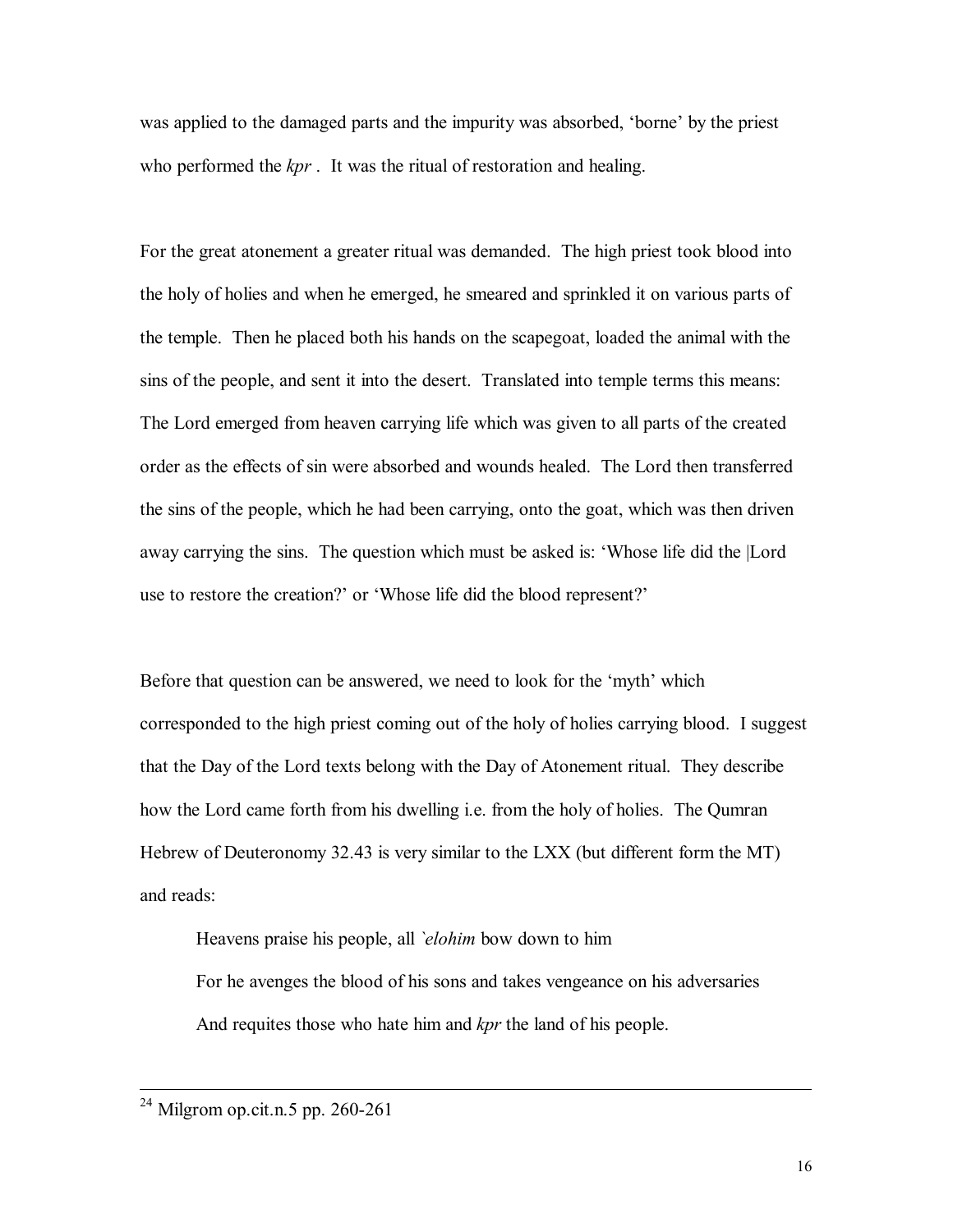The one who performs the *kpr* of the land here in this text is the Lord.

Further, the *Assumption of Moses<sup>25</sup>*, which is widely held to be an expansion of this part of Deuteronomy, has significant additional detail where it corresponds to Deuteronomy 32.43.

Then his kingdom will appear throughout his whole creation

Then the evil one will have an end.

Sorrow will be led away with  $\text{him}^{26}$ 

Then will be filled the hands<sup>27</sup> of the angel who is in the highest place appointed

He will at once avenge them of their enemies.

The heavenly one will go forth from his kingly throne

He will go forth from his holy habitation with indignation and wrath on behalf of

his sons (Ass.Mos 10)

The Assumption, dated towards the end of the second temple period, shows how this texts was then understood; the figure emerging from his holy habitation was an angel priest, coming to bring judgement and establish his kingdom. The evil one was led away.

The Qumran Melchizedek text (11 QMelch) provides a third piece of evidence. It describes the day of Judgement which is also the Day of Atonement at the end of the tenth Jubilee. A heavenly deliverer, Melchizedek, the great high priest and leader of the sons of heaven, comes to deliver the sons of light from the hand of Satan. The

<sup>25</sup> Also known as the *Testament of Moses*.

 $26$  Note the terminology.

 $27$  'Filling the hands' i.e. with incense, means ordination.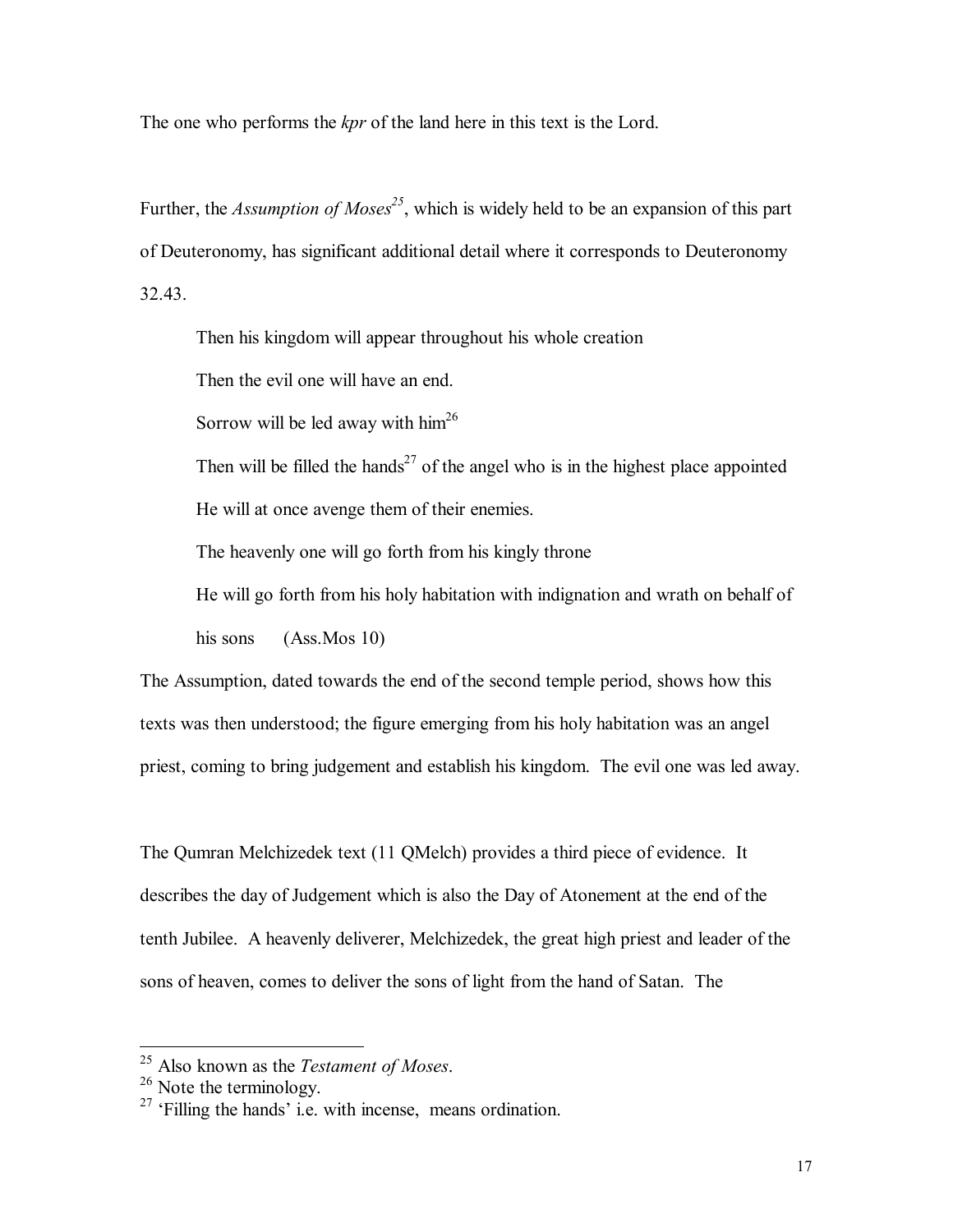accompanying texts are Psalm 82.1, where the *`elohim* are judged, Isaiah 52.7, where the messenger brings peace and proclaims the reign of God in Zion, Daniel 9.25, where the anointed prince comes to Jerusalem, and Isaiah 61.2-3, the day of the Lord's favour and vengeance. The text describes judgement on the fallen angels as the people are rescued from Satan, peace for Jerusalem, the advent of the Messiah and the Day of the Lord. These three extracts, from Deuteronomy, the *Assumption of Moses* and the *Melchizedek Text* are mutually consistent, and show that the heavenly high priest was the Lord who came from his holy place on the Day of Atonement in order to save his people from the power of the fallen angels, to punish their enemies and to *kpr* the land. I suggest, in the light of this, that *kpr* has to mean restore, recreate or heal.

The most detailed description of the Day of the Lord (and indeed of the cosmic covenant), is found in *1 Enoch* (the Ethiopic Enoch). The text begins with the Great Holy One coming from his dwelling place to bring judgement on the fallen angels. You will recall the minority opinion of R.Ishmael, that the Day of Atonement was necessitated by the fallen angels and their deeds. In *1 Enoch* their leader Asael is bound by the archangel Raphael (the healer!) and then imprisoned in the desert in a place called Dudael. The purpose of this judgement, we are told, is to give life to the earth. 'And he will proclaim life for the earth, that he is giving life to her'  $(1 \text{ En.10.7})^{28}$ . This was the blood ritual, the life giving ritual.

 $2<sup>28</sup>$  There are various readings here. The Ethiopic texts have either 'heal the earth' or 'That I may heal the earth'. The Akhmim Greek has 'the earth' *ge*, and Syncellus has 'the plague' *plege*. Either way, the meaning is clear enough.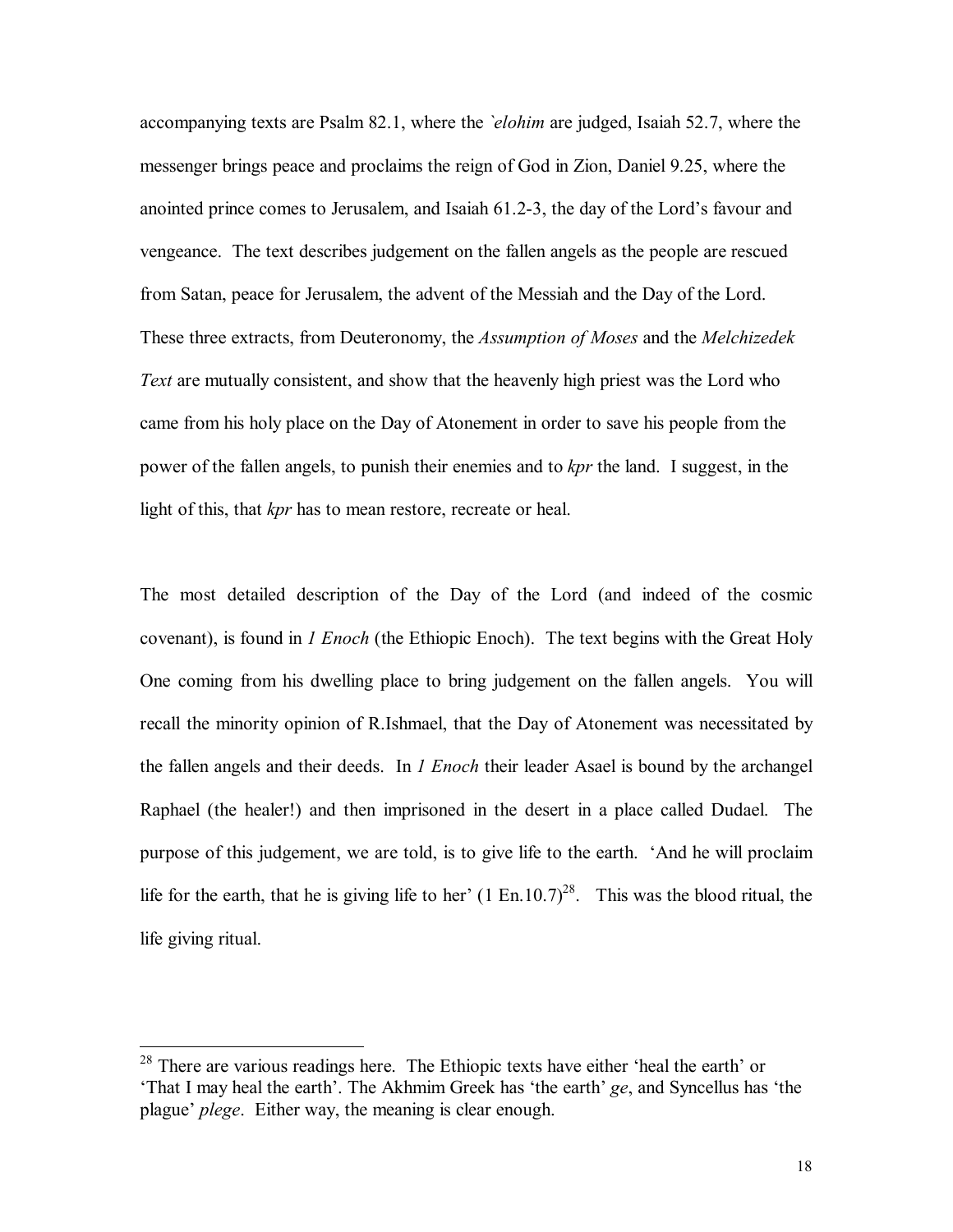We now have to attend to some details in the ritual in the light of the underlying myth. First, there were tow goats and, according to the *Mishnah*, they had to be identical (m.Yoma 6.1). Between them, they carried the ritual. The is important; the two goats were two aspects of one ritual and cannot be separated. This was known to the first Christians who had no difficulty in comparing Jesus to both goats; he was both the sacrifice and the scapegoat. $^{29}$ 

The two goats were distinguished by lot: one was 'for Azazel' and the other was 'for the Lord'. That is how we usually translate. The scapegoat was driven into the desert to a place whose name appears in a variety of forms<sup>30</sup>. Origen (Celsus  $6.43$ ), writing early in the third century CE, implies that the goat sent out into the desert was not 'for Azazel' but was called Azazel. This is quite clear in both the Greek and Latin texts; the evil one was identified with the snake in Eden and with the goat named Azazel sent out into the desert. Such an identification would be quite in accord with the system of counterparts which characterised temple ritual. The animal chosen was also appropriate; in Hebrew, the words 'goat' and 'demon' look identical  $(sa\gamma r)^{31}$ . The high priest would have put the sins of Israel on to Azazel before he was taken to the desert. If the one goat chosen 'was' Azazel, then the other must have been the Lord. The construction in the Hebrew is identical, and the sequence in the ritual confirms this. The goat offered as the sin offering

<sup>&</sup>lt;sup>29</sup> The themes of e.g. Heb.89.11-12 or 13.11-12 is that Jesus was the Day of Atonement sacrifice, whereas Heb.13.13 implies that he was the scapegoat. The Epistle of Barnabas chapters 5 and 7 compares Jesus to the scapegoat.

<sup>&</sup>lt;sup>30</sup> Targum Ps.Jon. Lev.16 has Beth Chadure; m.Yoma 6.8 has Beth Haroro (variants Hiddudo, Horon). The Enochic Dudael probably arose from a confusion of the Hebrew letters *r* and *d* (resh and daleth) which can look alike.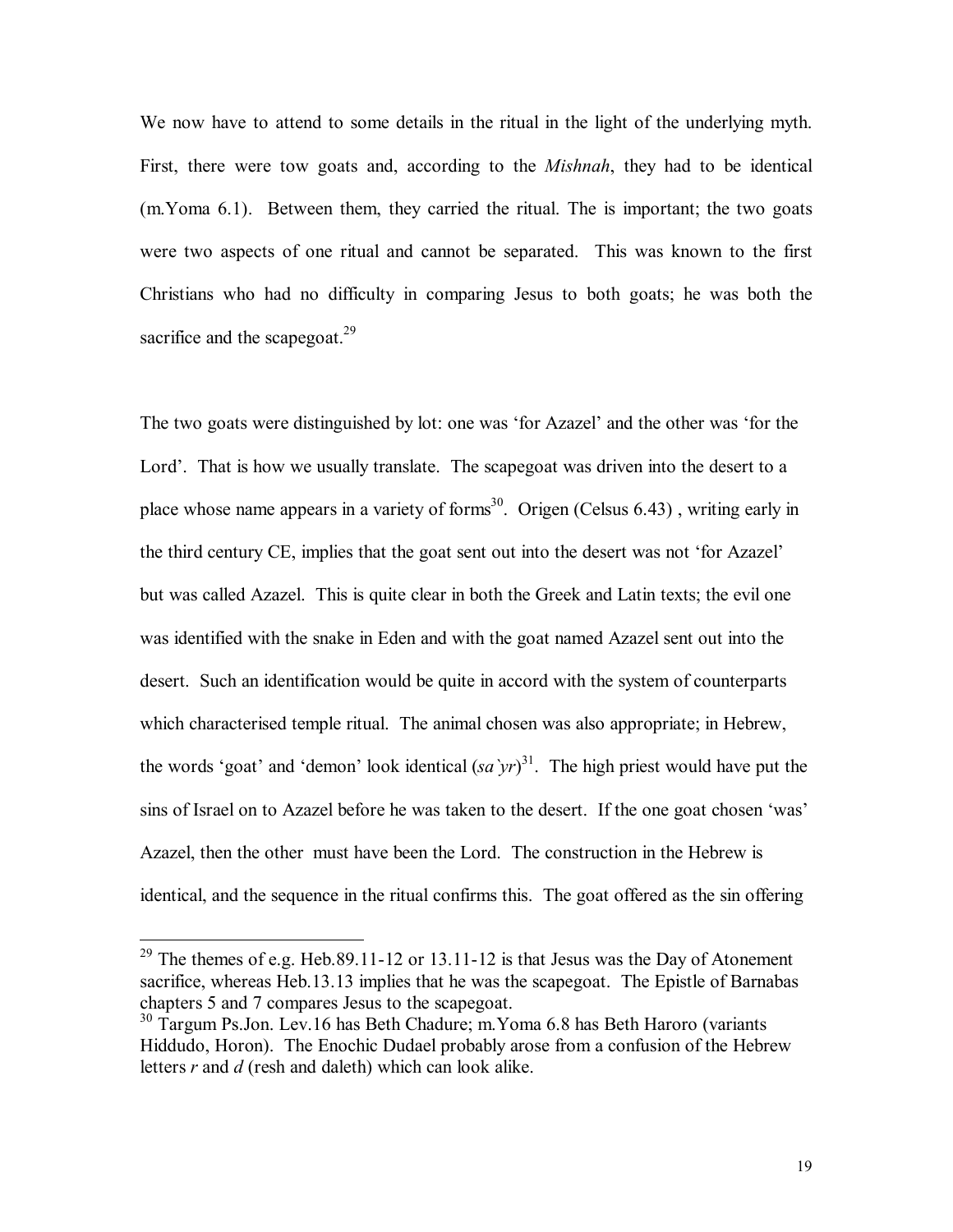does not in fact take away the sin. Instead this is somehow collected by the high priest, presumably as he performs the atonement rite, 'carried' and then transferred from the high priest on to the head of the Azazel goat  $(Lev.16.21)^{32}$ .

Nickelsburg drew very different conclusions. In summing up his disagreement with Hanson, he discussed first the names of the desert place to which the goat was sent, and then offered this decisive conclusion as to why Enoch cannot have been related to Leviticus 16<sup>-</sup>

'In Enoch all sin is written over Asael the demon. In the Targum (and the Bible) all of the people's sins are placed on the head of the goat (Lev.16.21)... In Enoch

the demon is destroyed. In the Targum it is the goat that perishes (Lev.16.22)…

On the basis of this comparison we must ask whether 1 Enoch has been amplified

by a Leviticus tradition which is represented by Targum Pseudo Jonathan. Indeed

we shall ask, does 1 Enoch reflect Leviticus 16 at all?'

 $\overline{a}$ 

The evidence which Nickelsburg use as 'proof' that 1 Enoch and Leviticus 16 were unrelated is in fact the most crucial evidence for understanding the ritual of atonement, namely that the goat 'was' the demon. Nickelsburg continued his disagreement thus:

<sup>31</sup> There is similar word play underlying the New Testament, since the Aramaic *talya* young one, can be used for a servant or a lamb.

 $32$  L.L.Grabbe 'The Scapegoat Tradition. A Study in Early Jewish Interpretation' JSJ xviii (1987) concluded thus: 'the scapegoat was symbolic of this archdemon (i.e.Azazel) who would eventually be bound and punished and thus prevented from subverting God's people.' In other words, the ritual did not send a goat out *to* Azazel, but *as* Azazel. Because he only dealt only with the scapegoat part of the ritual, and therefore with only a part of the evidence, he did not draw the obvious conclusion as to what the other goat must have represented.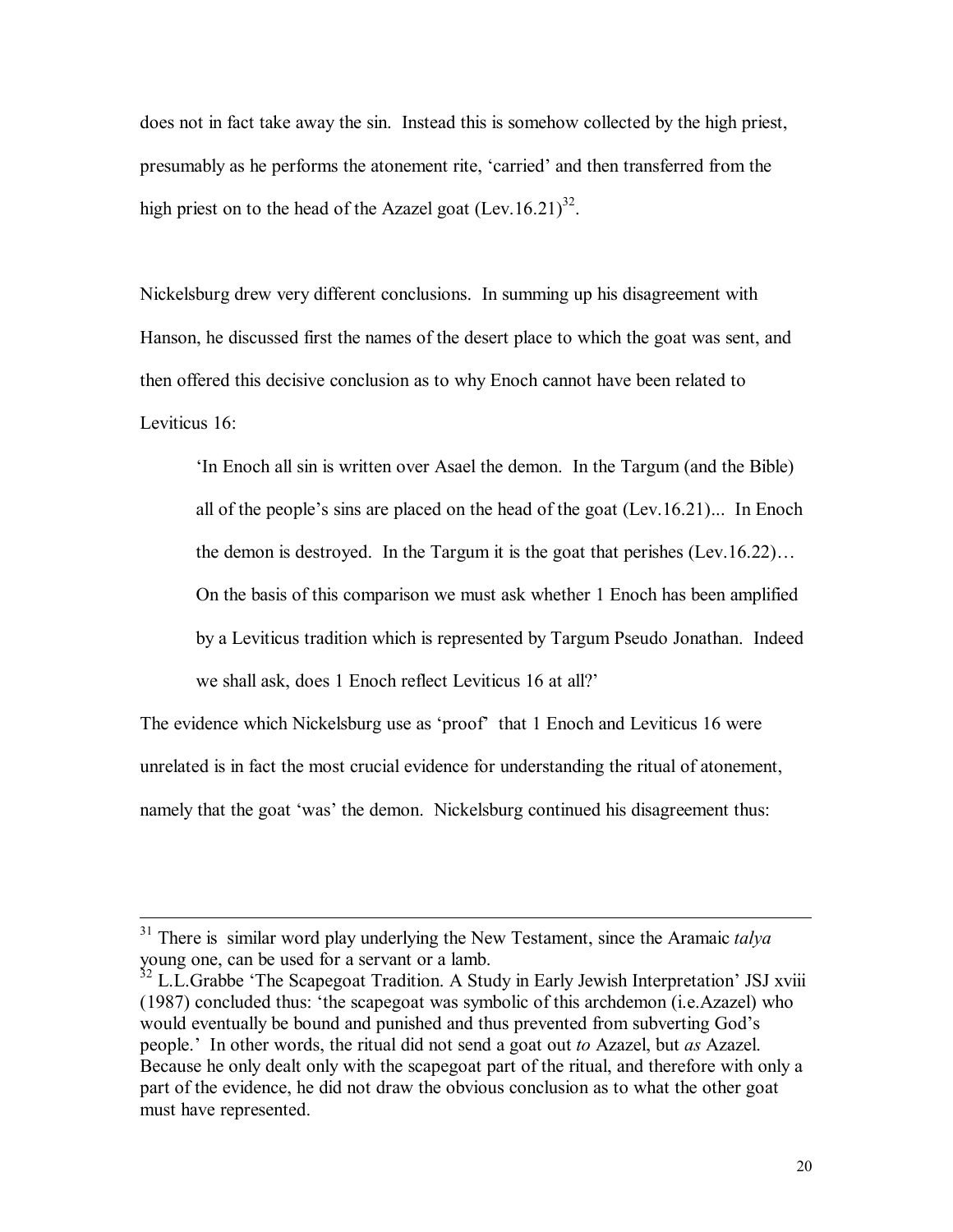'If (Hanson's proposed) reviser (of the Semihazah and Asael traditions to form 1 Enoch) has used the Day of Atonement motif, he has made some radical revisions in his biblical tradition. 1. In the biblical text and the Targum, a ritual is prescribed which involves the sending out of a goat into the wilderness 'to Azazel' ( a demon? That is already out there) in consequence of which atonement is effected. In 1 Enoch, Asael, clearly a demon, is himself led out into the wilderness and buried there, in consequence of which the earth is healed. 2. Not only is Asael identified (in Hanson's thesis) with the Azazel in the wilderness, he is also identified with the goat which is led out to Azazel. He has all sin written ver him and he is destroyed like th goat in the Targum…'

Such an identification of goat and demon was clearly impossible, and so he continued:

'Although (Hanson's proposed) reviser is dependent on Leviticus 16, he has used none of the specific atonement language of that chapter. Instead Raphael's action is derived from his name; he heals the earth…

In summary, if the reviser is dependent on Leviticus 16, he has changed the nature of the biblical tradition, he has confused the cast of characters, and he has failed to introduce the central concept of Leviticus 16, viz. atonement… In view of these difficulties, a primary dependence on the Prometheus myth appears more tenable $^{33}$ 

Can we be so certain that an ancient author changed the nature of the tradition, confused the cast of characters and failed to understand the atonement when the tradition, the characters and the nature of atonement are the very things we are trying to discover?

<sup>&</sup>lt;sup>33</sup> Nickelsburg op.cit.n.9.p.402.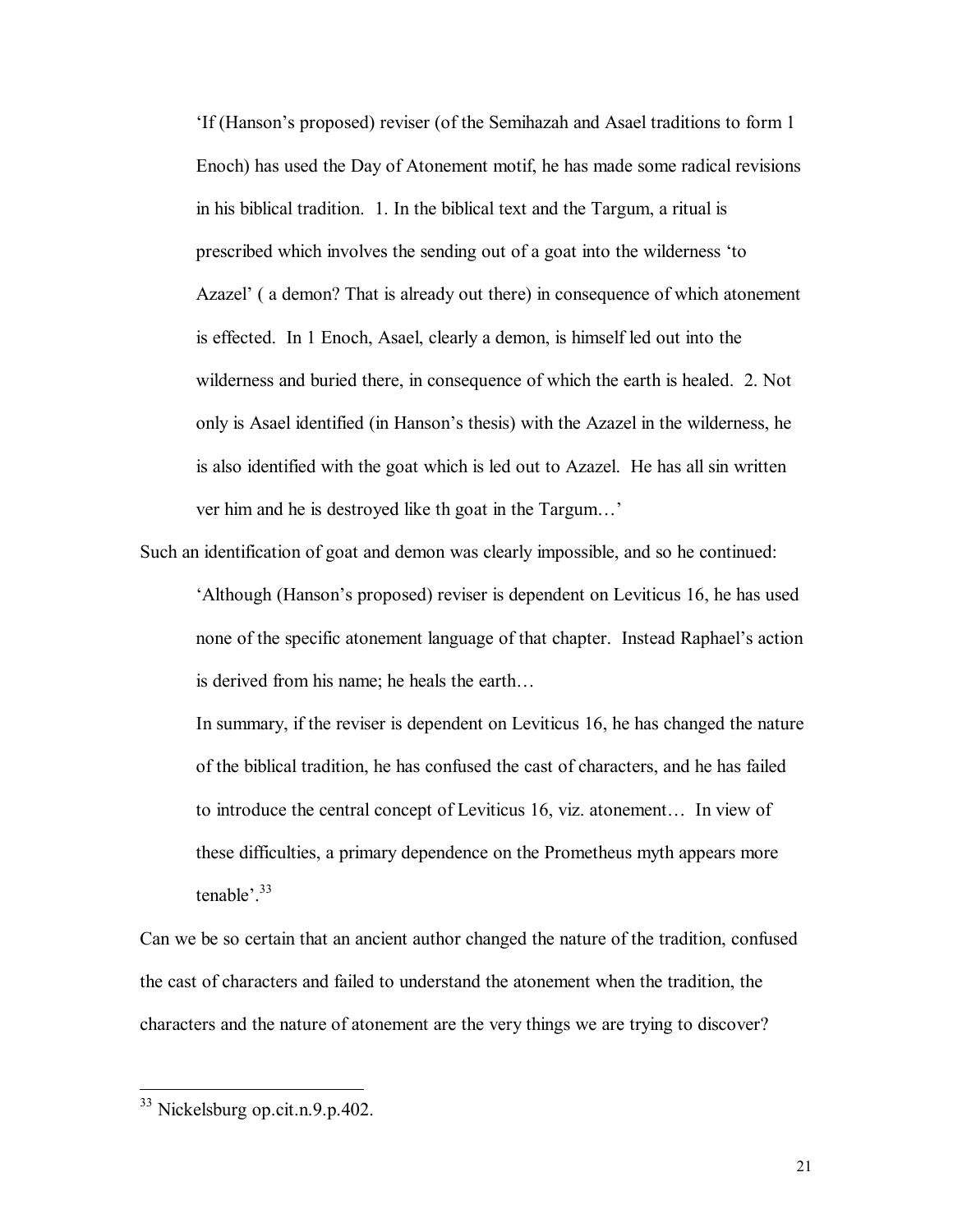When lesser offences were *kpr*, the priest 'carried' the sin by virtue of eating the flesh of the animal whose life had effected the *kpr*. He identified with it. For the great *kpr*, the blood/life of the goat 'as the Lord' was a substitute for the blood/life of the high priest (also the Lord) who thus carried the sin of the people himself as he performed the act of *kpr* throughout the temple/creation. Thus, having collected the sins, he it was who was able to transfer them onto the goat who 'carried' them (*ns`,* Lev.16.22) and took them to the desert<sup>34</sup>. The role of the high priest, the Lord, was to remove the damaging effect of sin from the community and the creation, and thus to restore the bonds which held together the community and the creation. This is consistent with Mary Douglas's observation about the peculiarity of biblical purity laws; many of the rituals were for reintegration not expulsion.

I must now offer some corroborating evidence. First, from 1 Enoch again, chapter 47 which is part of the first Similitude. Each of the three *Similitudes* is a vision of the heavenly throne and the judgement, and it is easy enough to establish the identity of the central Man figure. He is called Son of Man (whatever that means), the Anointed One, and the Chosen One, and the simple process of matching phrases and descriptions shows that he was identical to Isaiah's enigmatic Servant. The scene in chapter 47 is this: the Man figure has ascended to the throne, as in Daniel 7; then we learn that the blood of the

<sup>34</sup> Azazel himself as the bearer of sins appears in the *Apocalypse of Abraham* 13.14, addressed to Azazel; '…the garment in heaven which was formerly yours has been set aside for him (Abraham) and the corruption which was on him has gone over to you'. In 4QEN Giants we find: 'Then he punished not us but Aza`zel…' J.T.Milik *The Books of Enoch. Aramaic Fragments of Qumran Cave 4* Oxford 1976 p.313.comments: Azazel appears here in his expiatory role (Lev.16.8,10,26) for he seems to be punished for the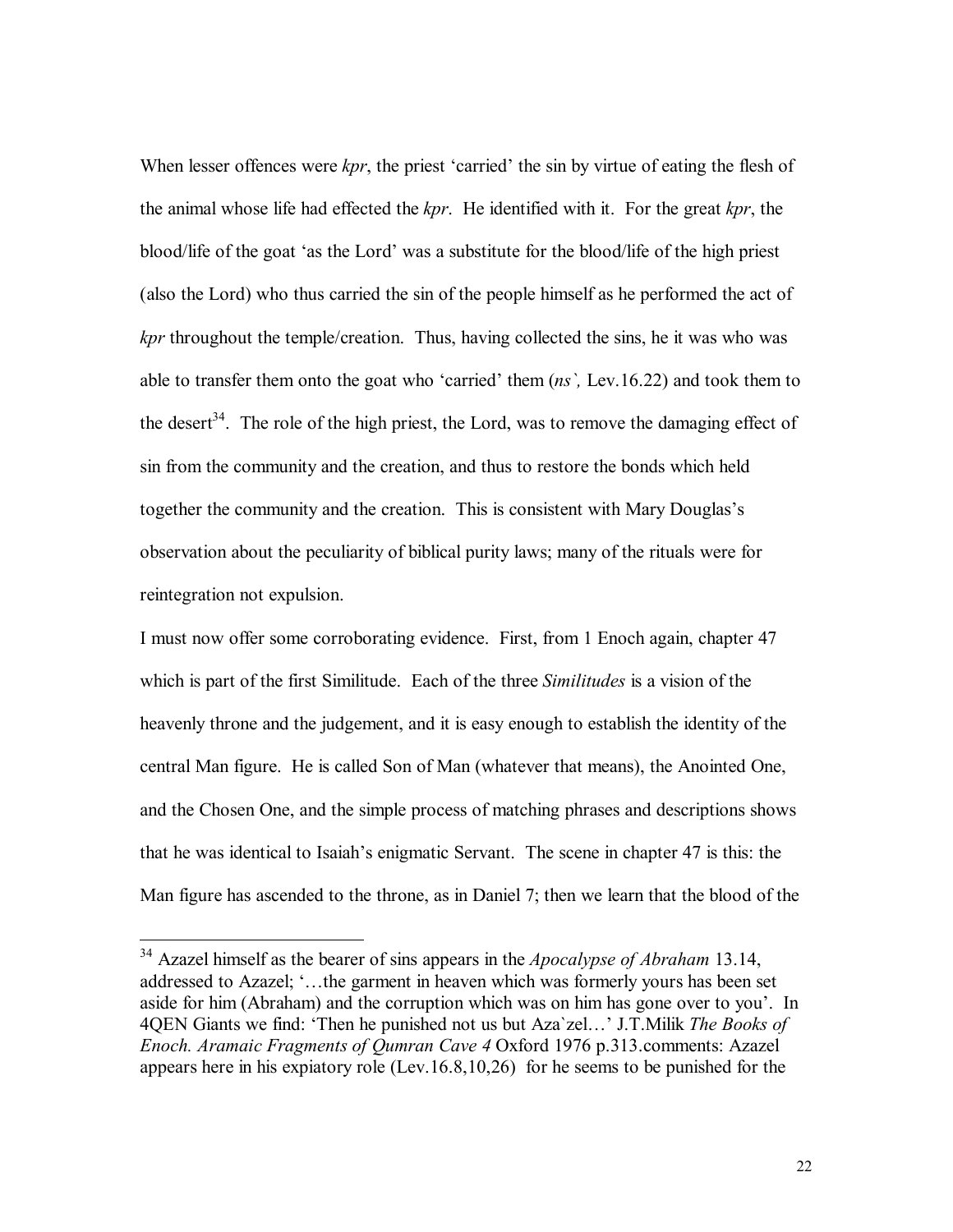Righteous One has been brought up to the Lord of Spirits, together with the prayers of the righteous ones. Then the judgement begins. The Righteous One elsewhere in the *Similitudes* (1 En.38.2; 53.6) is the Anointed One. M Black suggested that the Righteous One whose blood was brought before the Lord could be a reference to Isaiah 53, where the Servant, who makes righteous, pours out his life as an *`asam*. 35

Second, we see that Isaiah 53 could have been inspired by the Day of Atonement ritual. A few points must suffice.

- 1. 'He shall startle many nations' (Isai.52.15); *yazzeh*, the apparently untranslatable verb means 'sprinkle' in the atonement ritual (Lev.16.19). The Servant figure does not 'startle' many peoples; the original Hebrew says he 'sprinkles<sup>36</sup>.
- 2. The Servant 'carries' the people's sicknesses or weaknesses (Isa.53.4).
- 3. The Servant has been wounded for their transgressions. Wounded, *hll,* is a word which carries both the meanings required by Mary Douglas's theory of atonement, viz. to pierce or to defile.
- 4. 'Upon him was the chastisement that made us whole' (Isa.53.5b) can also be translated 'The covenant bond of our peace was his responsibility<sup>37</sup>. 'With his

sins of the giants.' He does not comment on the fact that here again it is Azazel and not a goat for Azazel which is the expiation.

<sup>35</sup> M.Black *The Book of Enoch or 1 Enoch* Leiden 1985 p.209.

<sup>&</sup>lt;sup>36</sup> 'Sprinkles' *rhantisei* is kept in Aquila and Theodotion. There is the problem of the object of the verb, since elsewhere the object of this verb is the blood, or whatever is sprinkled, and not what it is sprinkled upon, but this difficulty, not felt by the ancient translators, must be balanced against a major emendation.

<sup>37</sup>, 'Chastisement' *mwsr* c.f.Ezek.20.37, *msrt hbryt,* where this word means 'bond of' the covenant; and Ps.2.3, the 'bonds' of the LORD's Anointed, in a cosmic covenant context. Similarly Jer.2.20; 5.5.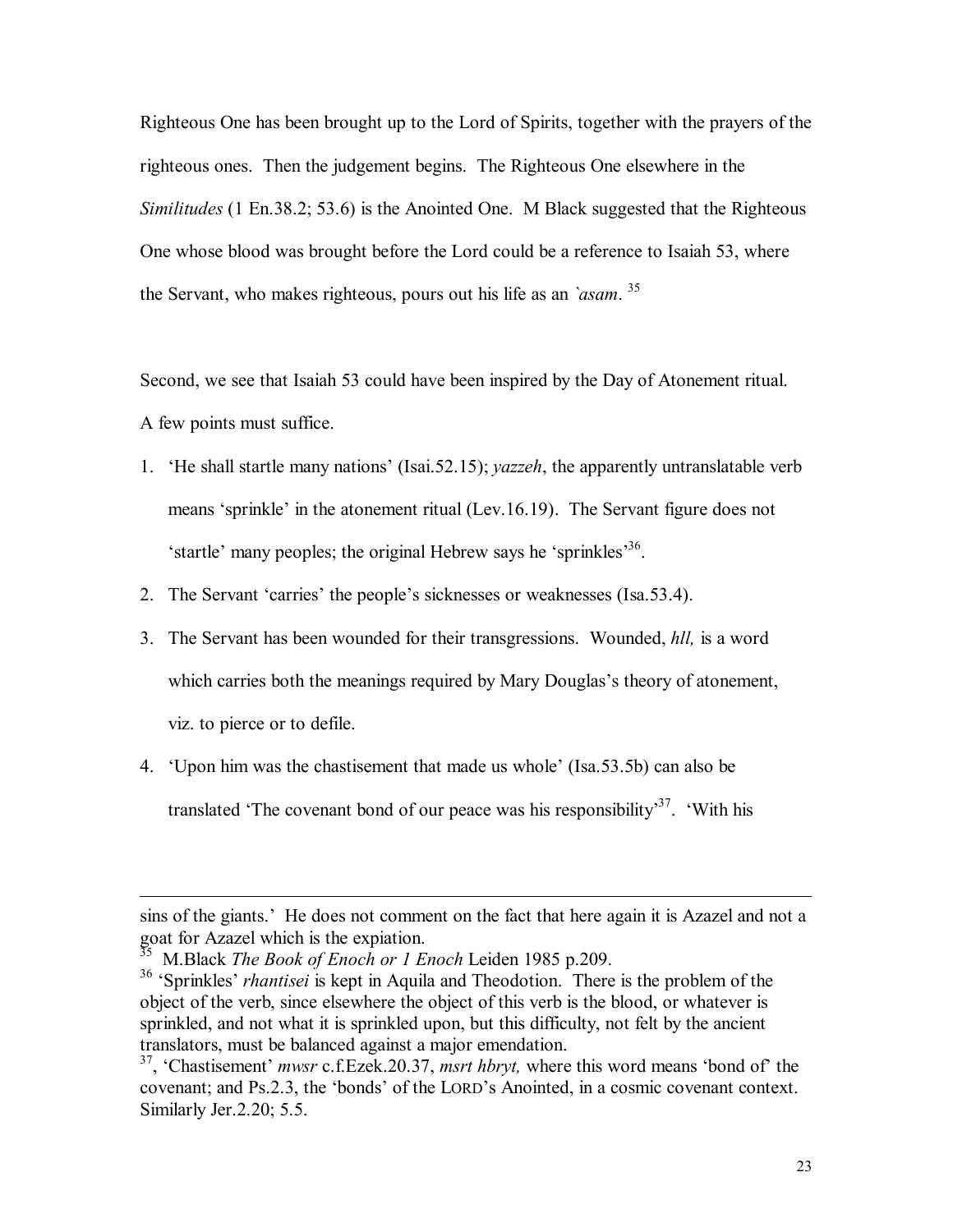stripes, *hbrt*, <sup>38</sup>we are healed' would then become 'By his joining us together we are healed', forming a parallel to *mwsr*, covenant bond. The primary meaning of *hbr* is to unite, join together.

5. The Servant pours out his soul/life as a sin offering, *`sm* (Isa.53.19). the *`sm* is, according to Milgrom, the sacrifice which redresses the *m`l*, which is either sacrilege against holy things or violation of the covenant.<sup>39</sup> The soul/life was in the blood of the sacrifice, hence it was poured out.

All this suggests that the Servant figure was modelled on the one who performed the atonement rites in the first temple. This figure appears in Enoch's Similitudes in his heavenly aspect as the Man, the Anointed, the Chosen One. In the ritual of the second temple, the figure became two goats: one bearing the sins away and the life/blood of the other being taken into the holy of holies where the ark, the throne had been<sup>40</sup>.

Third, there is additional information about the scapegoat in the *Mishnah*; people pulled out the goat's hair as it was led away (m.Yoma 6.4). In the *Epistle of Barnabas*<sup>41</sup> there is a quotation from an unknown source about the scapegoat: 'Spit on it, all of you, thrust your goads into it, wreathe its head with scarlet wool and let it be driven into the desert' (Barn.7). The goat suffered the fate of the Servant: 'I gave my back to the smiters and

 $38$  Identical consonants in Exod.26.4,10 mean 'something to join together the curtains of the tabernacle'.

<sup>39</sup> Milgrom op.cit. n.5 p.347.

<sup>&</sup>lt;sup>40</sup> Two goats, because the 'resurrection' of the king/high priest could take place in the holy of holies, but the resuscitation of a dead goat could not.

 $41$  According to Acts 4.36 Barnabas was a Levite and would have known the temple practice of his time.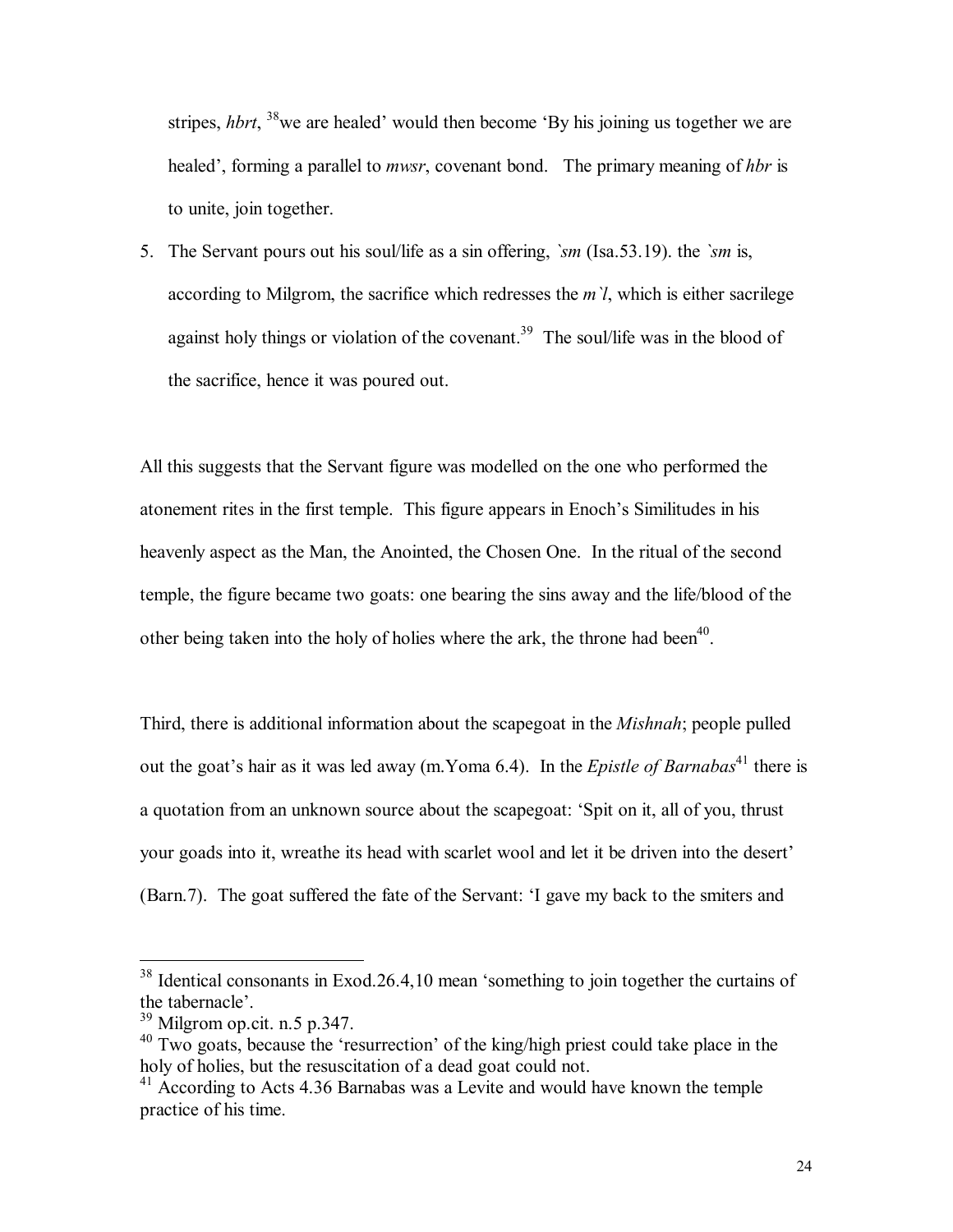my cheeks to those who pulled out the beard. I hid not my face from shame and spitting (Isa.50.6); and 'He was pierced for our transgressions' (Isa.53.5). Barnabas continues: 'When they see him (Jesus) coming on the Day, they are going to be struck with terror at the manifest parallel between him and the goat.' The reference is to the future coming of the Lord to his people. This is another Servant motif; the recognition of who the Servant is<sup>42</sup>. Barnabas, too, associates the scapegoat with the Day of the Lord: 'They shall see him on that Day, clad to the ankles in his red woollen robe, and will say, 'Is this not he whom we once crucified and mocked and pierced and spat upon?' (Barn. 7).

To conclude. I must return to the question with which I began: what was the understanding of atonement which gave rise to the Christian claims about cosmic reconciliation, which Dillistone thought must have derived from pagan systems? What I have proposed would explain why the Lord himself was the atonement sacrifice<sup>43</sup>. The whole point of the argument in the Epistle to the Hebrews is that it was Jesus the high priest who took his own blood into the heavenly sanctuary and thereby became the mediator of a new covenant (Heb.9.11-15). What I propose would explain the cosmic unity described in Ephesians 1.10: 'to unite all things in him, things in heaven and things on earth…' and in Colossians 1.17,20: 'In him all things hold together,… through him to reconcile to himself all things whether on earth or in heaven…' It would explain Matthew's use of the Servant text 'he took our infirmities and bore our diseases' in the

 $42$  The recognition motif is common throughout this material: Isa.52.13-15; 1 En.62.1; 108.14-15; 2 Esdr.7.37;Wisd.5.1ff is an adaptation of the theme; 2 Bar.51.4-6.

<sup>43</sup> This builds upon the theory set out in my book *The Great Angel. A Study of Israel's Second God* London SPCK 1992. Jesus was believed to be the manifestation/incarnation of Yahweh.